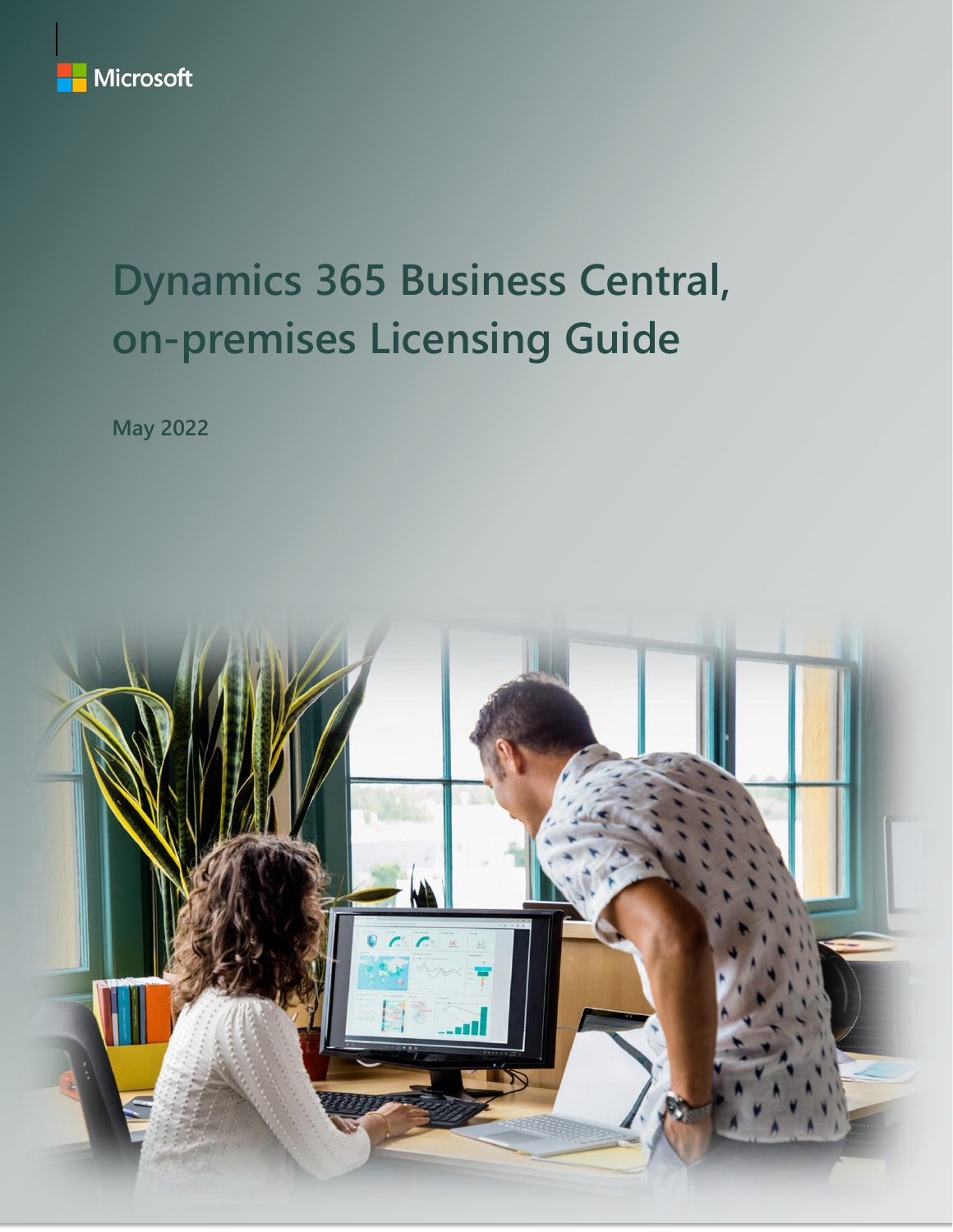# **What's new in this licensing guide?**

This licensing guide was updated to reflect licensing updates and/or new online service offerings as of May 2022. Reference the [Appendix D: Change Log](#page-19-0) for details.

|                        |       | Business Central   Type of Change   New offer or Change |
|------------------------|-------|---------------------------------------------------------|
| Team Members           | Added |                                                         |
| <b>Included Tables</b> |       | 5400: Unit Group                                        |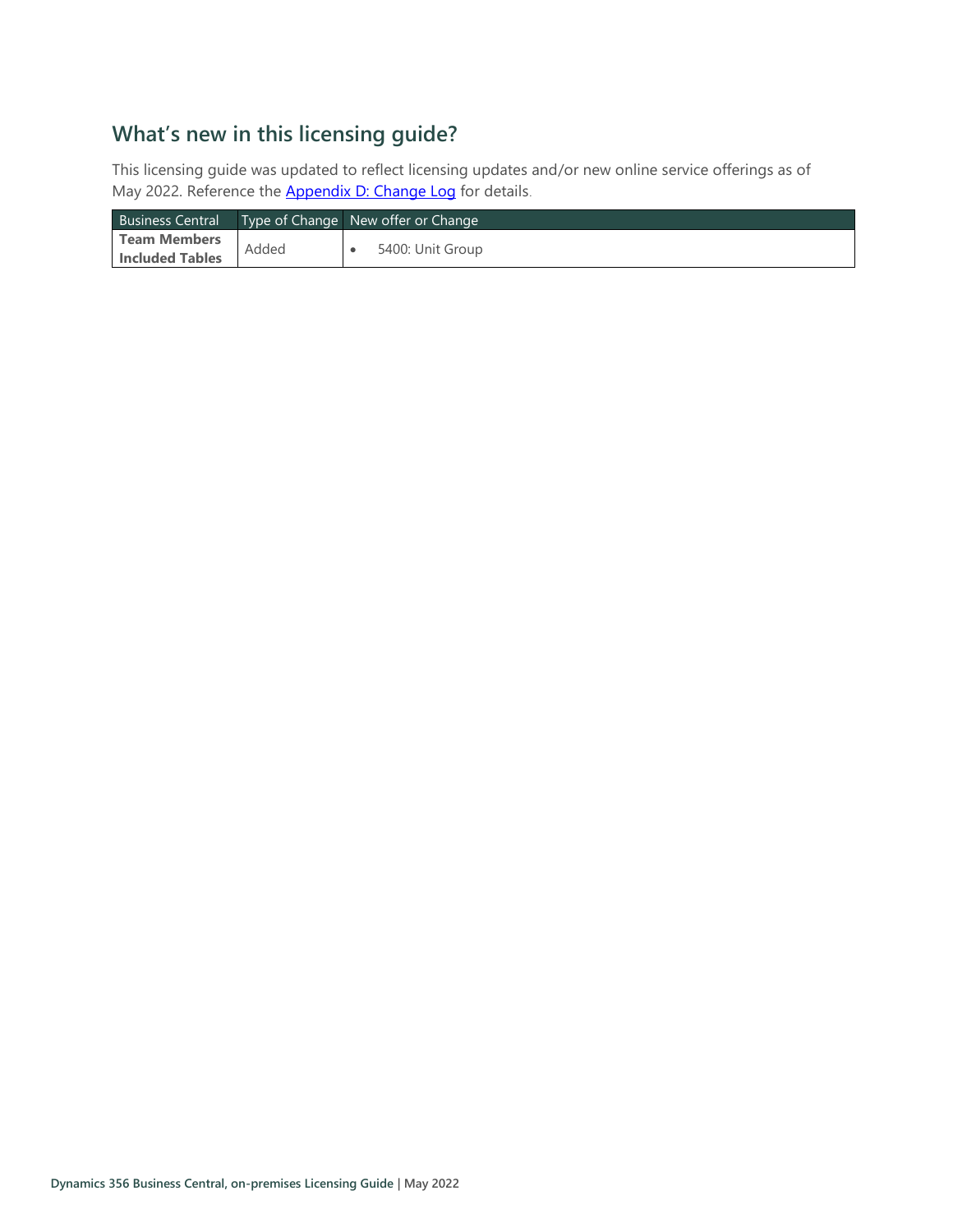## Contents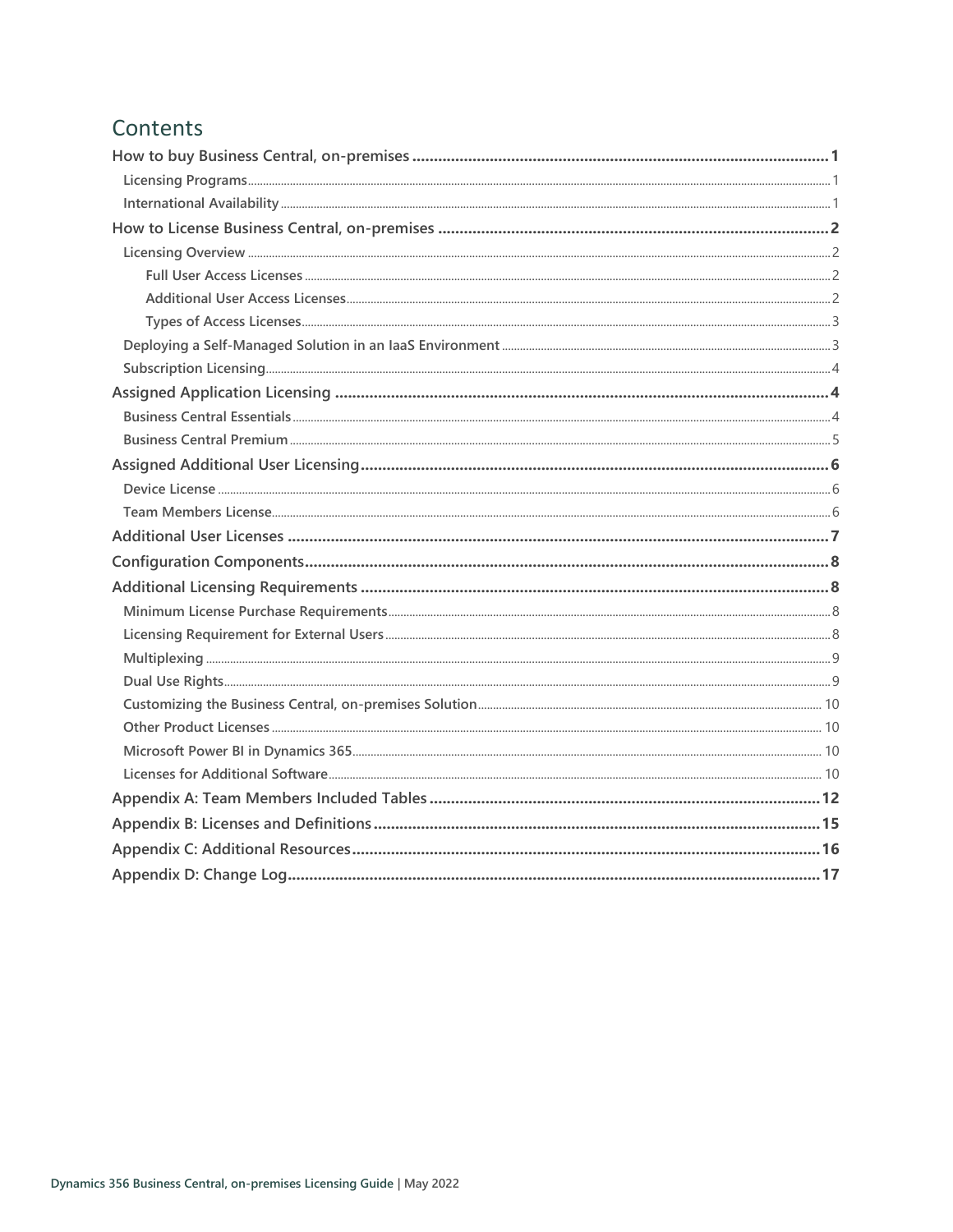### **Using This Guide**

Use this guide to improve your understanding of how to license Microsoft Dynamics 365 Business Central 365 on-premises under the Perpetual Licensing or the Subscription Licensing model. Dynamics 365 Business Central, on-premises fits the needs of midsize businesses with core business needs. It helps organizations connect their financials, sales, purchase, inventory, projects, service, and operations.

For brevity and ease of reading, the Dynamics 365 Business Central application names are shortened, to exclude "Dynamics 365". For a complete list of Dynamics 365 Business Central, on-premises by branded name refer to [Appendix B.](#page-17-0)

This document applies for users with a Dynamics 365 Business Central license but is not a legally binding licensing rights document. It also does not supersede or replace any of the legal documentation covering use rights. Specific product license terms are detailed in the Software License Terms (SLT) document, which is available at<https://go.microsoft.com/fwlink/?linkid=2009120&clcid=0x409>.

For help determining the right technology solution for your organization, including the license requirements for a specific product or scenario, consult with your Microsoft Dynamics Certified Partner.

This document does not apply to Microsoft Dynamics AX, Microsoft Dynamics GP, Microsoft Dynamics NAV, Microsoft Dynamics SL, Microsoft Dynamics 365 for Operations, on-premises, or Microsoft Dynamics 365 (On-Premises). [Appendix C](#page-18-0) provides a link to the applicable licensing guides for these other Dynamics on-premises products.

### <span id="page-3-0"></span>**How to buy Business Central, on-premises**

#### <span id="page-3-1"></span>**Licensing Programs**

Business Central, on-premises licenses are only available through the Dynamics Price List (DPL) and licensed through one of two licensing models:

- Perpetual Licensing
- Subscription Licensing

There are significant licensing differences between Perpetual Licensing and Subscription Licensing, as illustrated below. **[Appendix B](#page-17-0)** provides a detailed definition of perpetual and subscription licensing.

|                                                   | <b>Perpetual</b> | <b>Subscription</b> |
|---------------------------------------------------|------------------|---------------------|
| Self-managed, on-premises deployment              |                  |                     |
| Self-managed, hosted deployment (laaS)*           |                  |                     |
| Partner-managed, on-premises deployment           |                  |                     |
| Partner-managed, partner-hosted deployment (SaaS) |                  |                     |
| Own your licenses                                 |                  |                     |
| Lease your licenses                               |                  |                     |
| Per User access licenses                          |                  |                     |

**\***Requires an active Customer Service and Support Plan (e.g., Enhancement or Advantage Plans)

#### <span id="page-3-2"></span>**International Availability**

Country, language, and localization availability for Business Central, on-premises is available [here.](https://docs.microsoft.com/dynamics365/business-central/dev-itpro/compliance/apptest-countries-and-translations#planned-future-availability)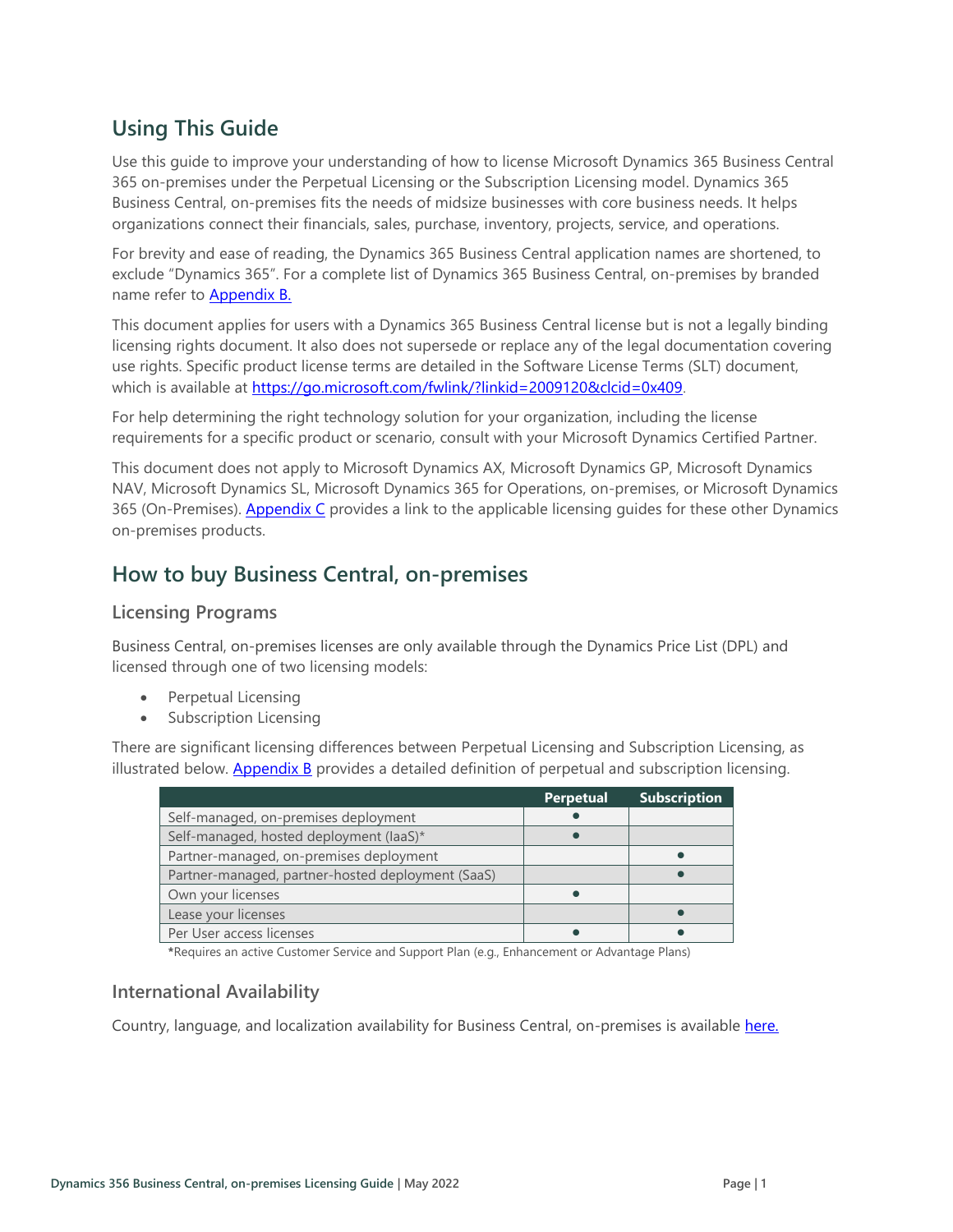### <span id="page-4-0"></span>**How to License Business Central, on-premises**

#### <span id="page-4-1"></span>**Licensing Overview**

Business Central, on-premises applications are assigned licenses that are dedicated to a named user or device.

- User licenses, which grant access for a named user, regardless of the device used.
- Device licenses, which grant access via certain devices, using either device or individual logins.

Assigned licenses provide a named user or dedicated shared device with access to applications. Fullaccess user licenses are the most common, but assigned licenses include several options for additional users, usually with limited functionality.

#### <span id="page-4-2"></span>**Full User Access Licenses**

Full users are named users whose work requires use of the feature rich business applications functionality.

• **Full users**: receive unrestricted direct or indirect access to all the functionality in the licensed server software including setting-up, administering, and managing all parameters or functional processes across your solution. Full users perform tasks across your solution using all the functionality included with either the Essentials or Premium user and require more write capabilities that those available to Team Members. Every Essentials user requires an Essentials user license, and every Premium user requires a Premium user license.

#### <span id="page-4-3"></span>**Additional User Access Licenses**

Additional users often represent a large percentage of users in an organization and may consume data or reports from line of business systems, complete light tasks like time or expense entry or be heavier users of the system, but not require full user capabilities.

• **Device:** grants access to Business Central, on-premises from a device. Any user may access a licensed device without the need for a separate user CAL. The Device CAL has restricted functionality but may make more economic and administrative sense if its organization has employees who share devices, such as for shift-based work.

A user or device licensed with a CAL may access any number of instances of Business Central, onpremises Server or earlier versions of the software running on the organization's servers.

Device licenses may be created with a login for the device (such as "Warehouse Computer" and a shared password) or individual logins (each user's personal credentials), depending on the application and license:

- o Device logins: individual usage cannot be tracked
- o Individual logins: no separate user license required

Note: Since Business Central, on-premises may be licensed with a user or device CAL, only the user or device requires a CAL but not both. If the user of a device is licensed with a CAL, then the device does not need a device CAL. Likewise, if the device is licensed with a device CAL, then the user does not need a CAL. Customers can mix both user and device CALs.

• **Team Members:** This license, also assigned to a named user, is for users who are not tied to a particular function but require read-only access and basic functionality. Team Members may consume data or reports from line of business systems, complete light tasks but don't require full user capabilities. The Team Members license entitles the user to perform Team Members user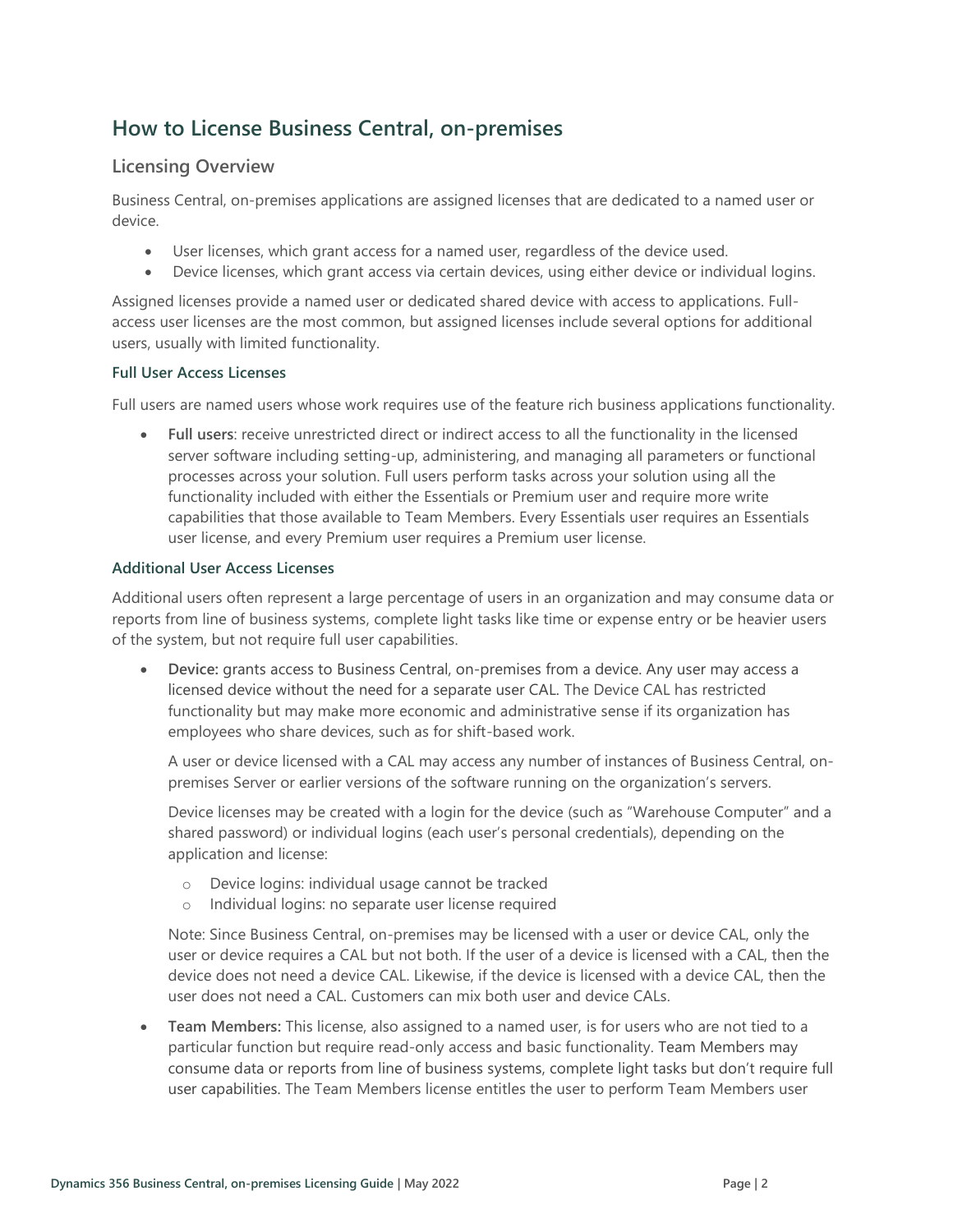tasks across your Business Central solution using the same functionality footprint available to the Essentials and Premium users. Every Team Members user requires a Team Members user license.

#### <span id="page-5-0"></span>**Types of Access Licenses**

Business Central, on-premises offers two types of access licenses: [Named Client Access Licenses \(CALs\)](#page-17-1)**,** only available under the **Perpetual Licensing** model, and [User Subscription Access Licenses \(SALs\)](#page-17-2)**,** only available under the **Subscription Licensing** model.

Note, Essentials and Premium users may not be mixed and matched. Customers must license Essentials or Premium users but not both. Customers may move their users from Essentials to Premium if they move all users at one time. Contact your ROC for more information.

#### **Perpetual Licensing**

With Perpetual Licensing, you license the desired solution functionality and access to that functionality is secured by licensing access licenses.

The Essentials user gives customers all setup utilities, provides usage rights to core financial, sales and opportunity, supply chain and inventory, and project management functionalities. The Premium user include everything in the Essentials user, plus service management and manufacturing.

Under Perpetual Licensing, customers license full access to the solution with full named user CALs and limited access with Team Members users and Device CALs. When assigning security rights to users, the system administrator will designate each user as a full, Team Members, or a device user.

Customers must acquire and assign an access license to each user that accesses Business Central, onpremises directly or indirectly.

#### <span id="page-5-1"></span>**Deploying a Self-Managed Solution in an IaaS Environment**

Customers with an active enhancement plan have the licensing flexibility needed to manage their own solution, but deploy it in an IaaS environment, such as Microsoft Azure. Through the License Mobility rights included with the enhancement plan, customers may reassign their solution licenses to:

- Any servers running physical operating system environments (OSEs) or virtual OSEs dedicated to the customer and located within the same Server Farm as often as needed, or
- From one Server Farm to another, but not on a short-term basis (i.e., not within 90 days of the last assignment).

Business Central, on-premises may be deployed in a multitenant environment where, by definition, the OSE is not dedicated to the customer. In such case, customers are required to install their license key in the tenant database. This exception to the license mobility requirement that the OSE be dedicated to the customer only applies to the Business Central, on-premises software and not to any of the other Microsoft components required for their solution to run.

SQL Server Runtime use licenses, received via Order Central, do not qualify for license mobility rights. If deploying Business Central, on-premises in an IaaS environment, customers will be required to license SQL through other licensing programs.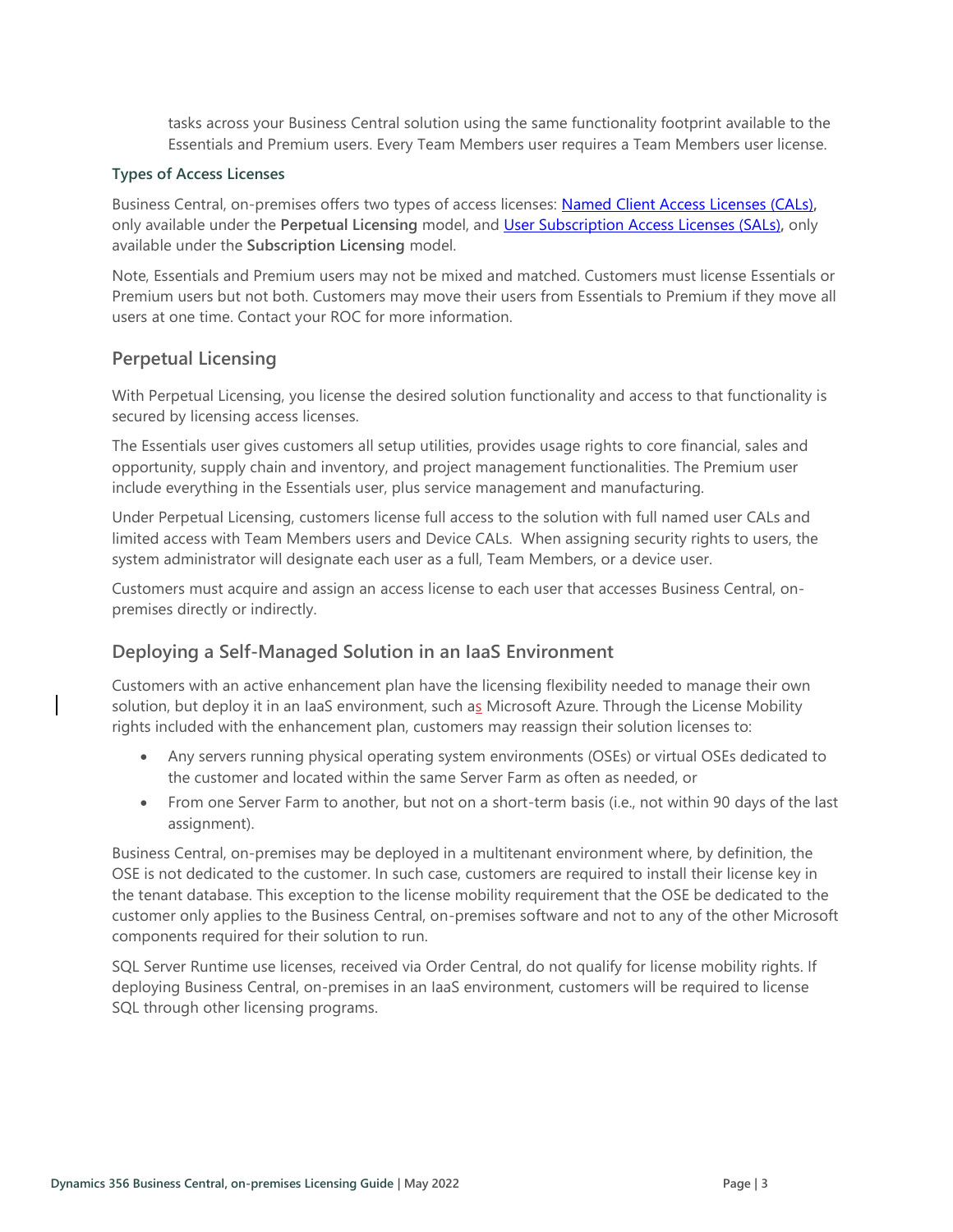"Server Farm" means a single data center or two data centers each physically located:

- In a time zone that is within four hours of the local time zone of the other (Coordinated Universal Time (UTC) and not DST), and/or
- Within the European Union (EU) and/or European Free Trade Association (EFTA).

#### <span id="page-6-0"></span>**Subscription Licensing**

With Subscription Licensing, customers subscribe to the rights to use Microsoft software and services instead of owning them. Subscription licensing are full month terms that may be cancelled at the end of the term without penalties.

To choose the appropriate SAL type, determine the functionality you require for the solution. If you require only the functionality included with the Essentials user, license the Essentials user SALs (or a combination of the Essentials User, Team Members user and/or device SALs). If you require the functionality of the Premium user, then license the Premium user SALs (or a combination of the Premium user SALs, Team Members user and/or device SALs).

### <span id="page-6-1"></span>**Assigned Application Licensing**

With Business Central, on-premises, you must license at least one of Essentials or Premium users. Additional access to the service functionality by other users is licensed with Team Members. Business Central functionality is delivered through the Essentials or Premium user.

#### <span id="page-6-2"></span>**Business Central Essentials**

For more sophisticated processes, yet simple enough to be managed in one solution, **Essentials** provides:

(i) Financial management

- (iii) Supply chain and inventory management
- (ii) Sales and opportunity management
- (iv) Project management

#### **Essentials Functionality**

| <b>Financial Management</b>             |                                               |                                                    |  |  |  |
|-----------------------------------------|-----------------------------------------------|----------------------------------------------------|--|--|--|
| <b>Account Schedules</b>                | <b>Budgets</b>                                | <b>Fixed Assets</b>                                |  |  |  |
| Allocations                             | <b>Cash Flow Forecast</b>                     | <b>Multiple Currencies</b>                         |  |  |  |
| <b>Bank Account Management</b>          | <b>Check Writing</b>                          | Payment Handling                                   |  |  |  |
| <b>Bank Reconciliation</b>              | Consolidation                                 | <b>Responsibility Centers</b>                      |  |  |  |
| Basic General Ledger                    | Deferrals                                     | <b>Unlimited Dimensions</b>                        |  |  |  |
| <b>Basic XBRL</b>                       | Electronic Payment/Direct Debits <sup>1</sup> |                                                    |  |  |  |
|                                         | <b>Advanced Financial Management</b>          |                                                    |  |  |  |
| Cost Accounting                         | <b>Inter-company Postings</b>                 |                                                    |  |  |  |
|                                         | Artificial Intelligence <sup>2</sup>          |                                                    |  |  |  |
| Cash Flow Forecast                      | <b>Inventory Forecast</b>                     | Sales Forecast                                     |  |  |  |
| Image Recognition                       | Late Payment Prediction                       |                                                    |  |  |  |
| <b>Customer Relationship Management</b> |                                               |                                                    |  |  |  |
| <b>Business Inbox for Outlook</b>       | <b>Contact Management</b>                     | <b>Opportunity Management</b>                      |  |  |  |
| Campaign Management                     | Dynamics 365 Sales Integration <sup>3</sup>   | Relationship Management                            |  |  |  |
| Campaign Pricing                        | Email Logging                                 | <b>Task Management</b>                             |  |  |  |
| <b>Contact Classification</b>           | Interaction / Document Management             |                                                    |  |  |  |
| E-Services                              |                                               |                                                    |  |  |  |
| Document Exchange Service               | Online Map                                    | Tax. Reg. No. Validation Service (EU) <sup>1</sup> |  |  |  |
| Document Management, Document Capture   | PayPal                                        |                                                    |  |  |  |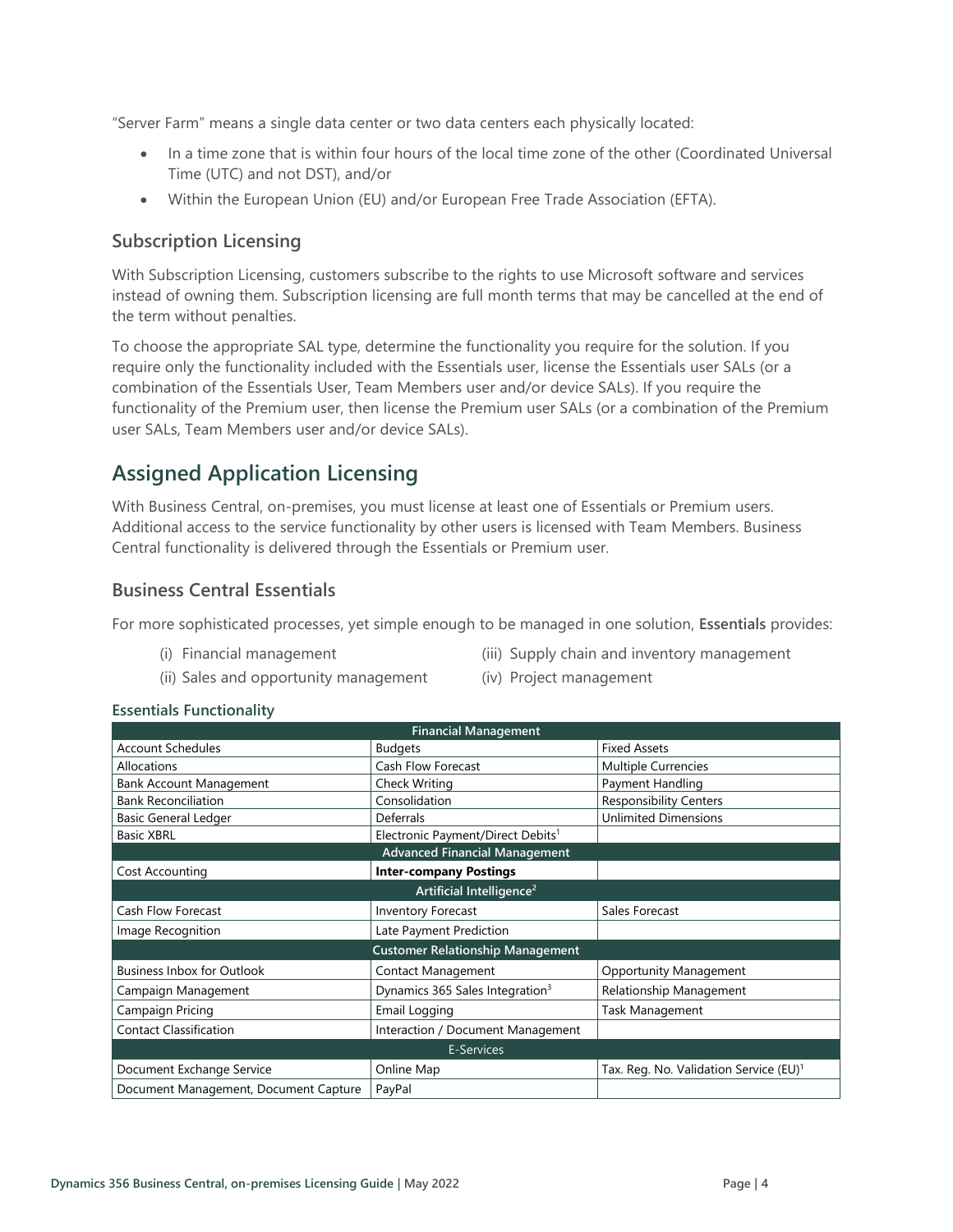| Human Resources Management    |                                           |                                   |  |  |  |
|-------------------------------|-------------------------------------------|-----------------------------------|--|--|--|
| <b>Basic Human Resources</b>  |                                           |                                   |  |  |  |
|                               | <b>Project Management</b>                 |                                   |  |  |  |
| <b>Basic Resources</b>        | Job Quotes                                | Project Management Jobs           |  |  |  |
| Capacity Management           | <b>Multiple Costs</b>                     | <b>Time Sheet</b>                 |  |  |  |
|                               | Supply Chain Management                   |                                   |  |  |  |
| Alternative Order Addresses   | Item Charges                              | Sales Invoice Discounts           |  |  |  |
| Alternative Ship-To Addresses | Item Cross References                     | Sales Invoicing                   |  |  |  |
| <b>Alternative Vendors</b>    | Item Substitutions                        | Sales Line Discounting            |  |  |  |
| Assembly Management           | Item Tracking                             | Sales Line Pricing                |  |  |  |
| <b>Basic Inventory</b>        | <b>Location Transfers</b>                 | Sales Order Management            |  |  |  |
| <b>Basic Payables</b>         | Multiple Locations                        | Sales Return Order Management     |  |  |  |
| <b>Basic Receivables</b>      | <b>Order Promising</b>                    | Sales Tax/VAT <sup>4</sup>        |  |  |  |
| Calendars                     | Purchase Invoicing                        | <b>Shipping Agents</b>            |  |  |  |
| <b>Cycle Counting</b>         | Purchase Line Discounting                 | <b>Standard Cost Worksheet</b>    |  |  |  |
| Drop Shipments                | Purchase Line Pricing                     | <b>Stock keeping Units</b>        |  |  |  |
| <b>Item Attributes</b>        | Purchase Order Management                 | Vendor Catalogue Items            |  |  |  |
| Item Budgets                  | Purchase Return Order Management          |                                   |  |  |  |
| Item Categories               | Requisition Management                    |                                   |  |  |  |
|                               | <b>Warehouse Management and Inventory</b> |                                   |  |  |  |
| Automated Data Capture System | Pick                                      | <b>Warehouse Shipment</b>         |  |  |  |
| Bin Set-Up                    | Warehouse Management Systems              |                                   |  |  |  |
| Internal Picks and Put Aways  | <b>Warehouse Receipt</b>                  |                                   |  |  |  |
|                               | Other                                     |                                   |  |  |  |
| <b>Analysis Reports</b>       | Job Queue                                 | User Management                   |  |  |  |
| Change Log                    | <b>Notifications</b>                      | <b>User Tasks</b>                 |  |  |  |
| <b>Embedded Power BI</b>      | Reason Codes                              | Word reporting/Document reporting |  |  |  |
| <b>Extended Text</b>          | <b>Retention Policies</b>                 | Workflow                          |  |  |  |
| Intractat <sup>1</sup>        | <b>Unlimited Companies</b>                |                                   |  |  |  |

<sup>1</sup>For feature availability in your region, consult [https://docs.microsoft.com/en-us/dynamics365/business-central/about-localization](https://nam06.safelinks.protection.outlook.com/?url=https%3A%2F%2Fdocs.microsoft.com%2Fen-us%2Fdynamics365%2Fbusiness-central%2Fabout-localization&data=02%7C01%7Cv-decaro%40microsoft.com%7Cd2aa8d6cb0e34d67535808d78553b2bd%7C72f988bf86f141af91ab2d7cd011db47%7C1%7C0%7C637124466836550525&sdata=Tm0JOsRi7vEuRnTf7u89WTXntgayOX7Iagr7mtzBHnA%3D&reserved=0) <sup>2</sup>Requires Intelligent Edge or Azure Machine Learning subscription. Image Recognition is available in US, CA, UK.

<sup>3</sup>Requires Dynamics 365 Sales license

<span id="page-7-0"></span><sup>4</sup>Support for Sales Tax or VAT depending on country deployment

#### **Business Central Premium**

**Premium** includes the Essentials license capabilities and adds key functionality for manufacturing and service order management:

- (i) Service management
- (ii) Manufacturing

#### **Premium Functionality**

| <b>Service Order Management</b> |                                     |                                 |  |  |
|---------------------------------|-------------------------------------|---------------------------------|--|--|
| Planning and Dispatching        | Service Item Management             | Service Price Management        |  |  |
| Service Contract Management     | Service Order Management            |                                 |  |  |
| Manufacturing                   |                                     |                                 |  |  |
| Agile Manufacturing             | Finite Loading                      | Sales and Inventory Forecasting |  |  |
| <b>Basic Capacity Planning</b>  | <b>Machine Centers</b>              | Version Management              |  |  |
| <b>Basic Supply Planning</b>    | <b>Production Bill of Materials</b> |                                 |  |  |
| <b>Demand Forecasting</b>       | <b>Production Orders</b>            |                                 |  |  |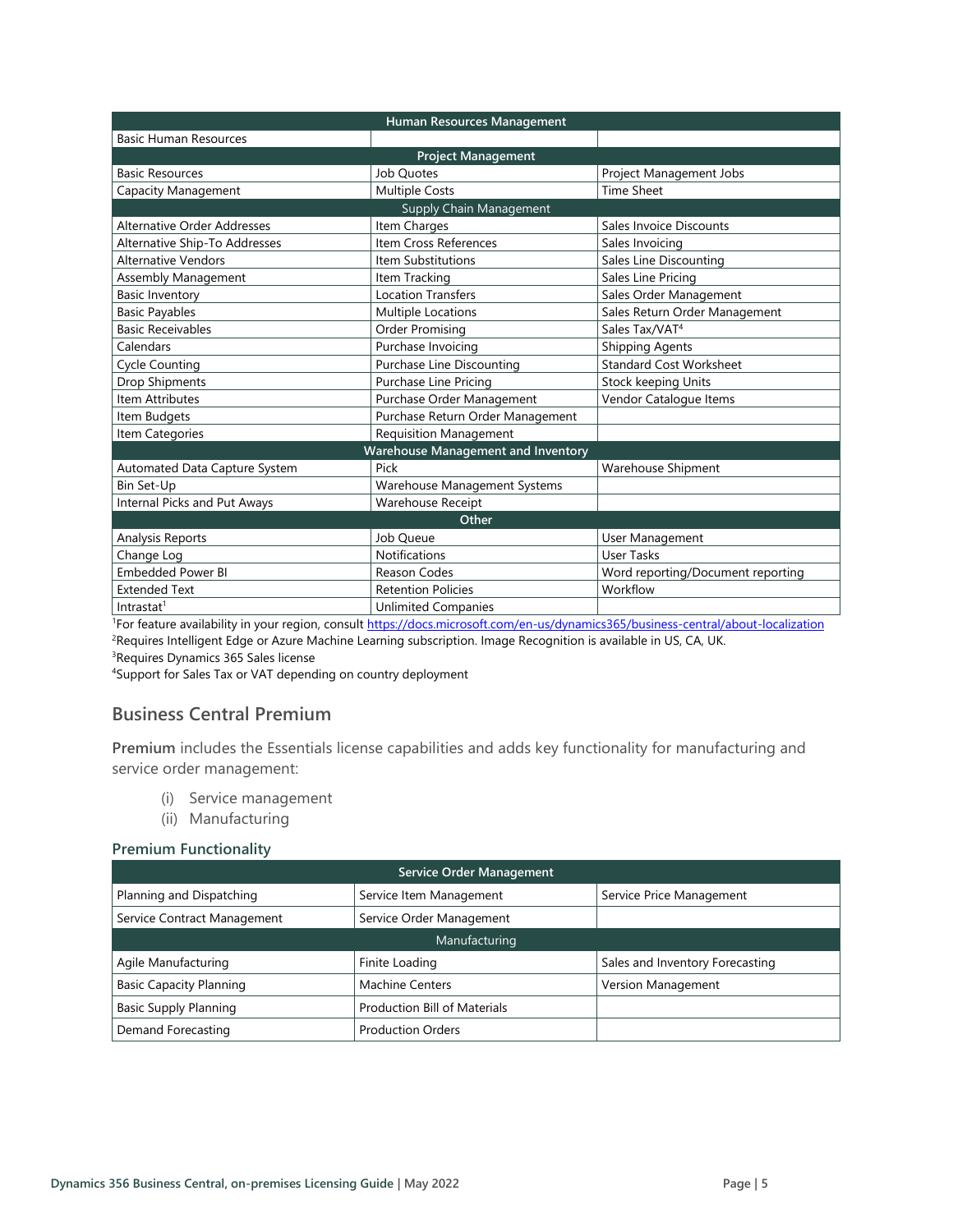# <span id="page-8-0"></span>**Assigned Additional User Licensing**

#### <span id="page-8-1"></span>**Device License**

The **Business Central Device** license is a limited license with a subset of Business Central capabilities. This device allows multiple users to use a licensed device to operate a point-of-sale device, shop floor device, or warehouse device. A single device can provide any of the following functionality in any combination. Device CALs do not include all the capabilities of the full user.

| <b>Device SL</b>           | <b>Business Central Device Functionality</b>                                                                                                                                                                                                                                                                                                                                                                                                                                                                                                                                                                                                                                                                                                                                                                   |
|----------------------------|----------------------------------------------------------------------------------------------------------------------------------------------------------------------------------------------------------------------------------------------------------------------------------------------------------------------------------------------------------------------------------------------------------------------------------------------------------------------------------------------------------------------------------------------------------------------------------------------------------------------------------------------------------------------------------------------------------------------------------------------------------------------------------------------------------------|
| Point of<br>Sale           | One device located in the Commerce location, used by any individual, for completing customer facing<br>sales of goods or services transactions                                                                                                                                                                                                                                                                                                                                                                                                                                                                                                                                                                                                                                                                 |
| <b>Store</b><br>Manager    | One device located in the Commerce location, used by any individual, dedicated to performing the<br>following tasks solely for that Commerce location. Commerce location or Store means a physical<br>location (static or itinerant) operated by you when closing goods or services transactions with<br>customers:<br>Managing and replenishing inventory<br>$\bullet$<br>Balancing cash registers and processing daily receipts<br>Configuring and maintaining menu options displayed by the ISV Devices<br>Purchasing supplies and services required to run the Commerce Location operations<br>Managing Commerce Location staff<br>$\bullet$<br>• Processing reports required to analyze and manage Commerce Location results<br>Managing master data related to Commerce Location operations<br>$\bullet$ |
| <b>Shop Floor</b>          | One device used for manufacturing shop-floor functions. Shop Floor Functions:<br>• Clock-in and clock-out<br>Starting and finishing production jobs (including project activities carried out on the shop floor)<br>Reporting progress<br>$\bullet$<br>• Materials consumption and completion<br>• Viewing documents and instructions related to production jobs<br>• Viewing worker holiday balances                                                                                                                                                                                                                                                                                                                                                                                                          |
| Warehouse<br><b>Device</b> | One device used for Warehousing functions:<br>• Receiving<br>Putting-away<br>Doing internal stock transfers<br>• Picking, packing<br>• Capturing product attributes<br>Shipping goods plus performing inventory count checks in the context of a warehouse<br>management system<br>Posting output and materials consumption against production orders when captured as transfers<br>$\bullet$<br>of raw materials and finished goods between a warehouse and a production line (all other types of<br>transactions are excluded)                                                                                                                                                                                                                                                                               |

#### <span id="page-8-2"></span>**Team Members License**

The Team Members license is a license designed for users who are not tied to a particular function, but who require basic Business Central, on-premises functionality.

**Team Members** get restricted access to the ERP Solution to complete only the following tasks:

- 'Read' access to any data contained in the ERP solution; and
- 'Write' access to a maximum of 3 table objects Note, tables described in  $\Delta$ ppendix  $\Delta$  do not count towards the 3 table objects.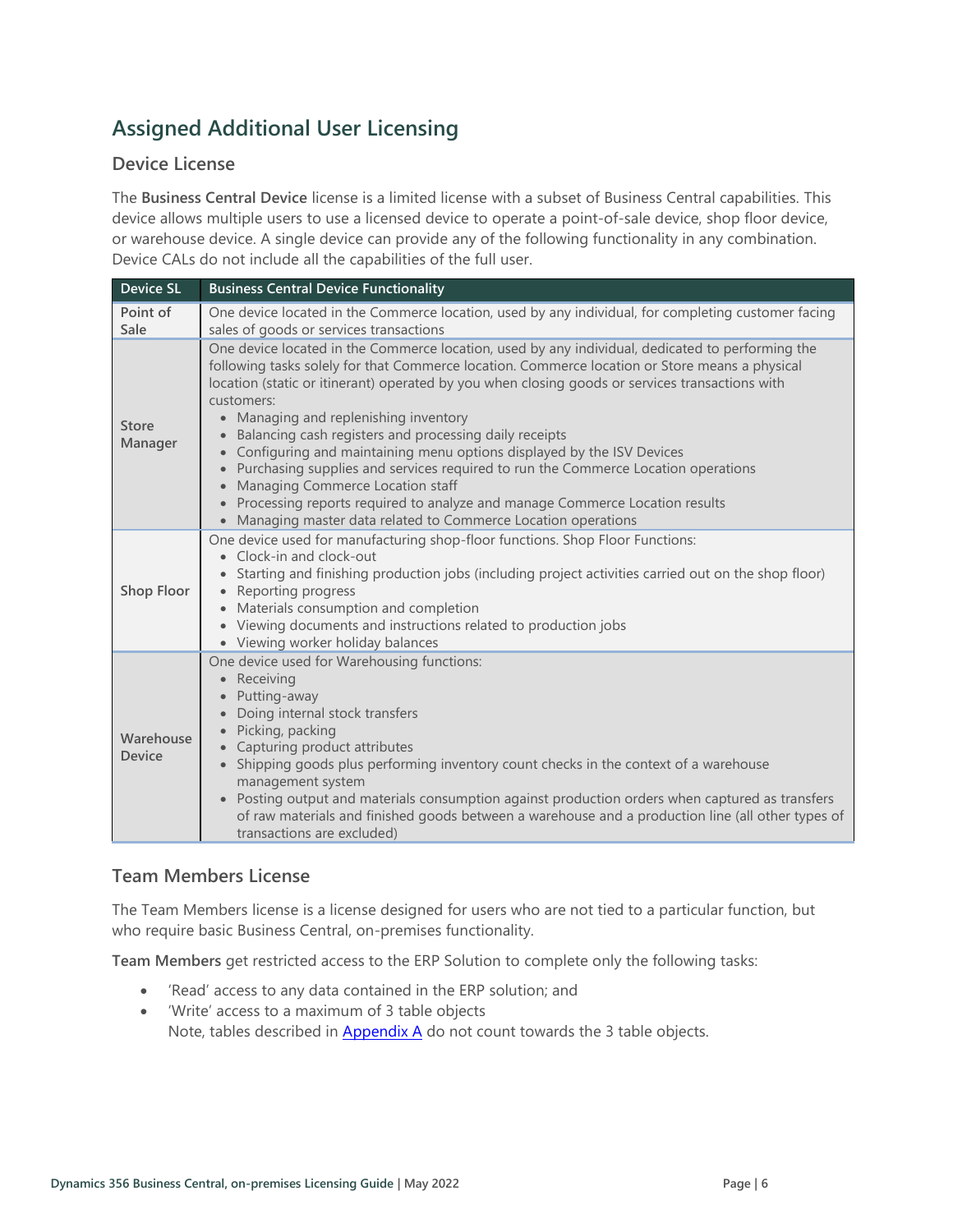Team Members users are not authorized to 'write' directly or indirectly to the following tables:

| l Table Number | Table Name          | Table Number | Table Name     |
|----------------|---------------------|--------------|----------------|
|                | General Ledge Entry | 2000000005   | Permission     |
| 2000000004     | Permission Set      | 2000000053   | Access Control |

Writing the transactions of a Team Members user to a temporary table then having a full user (or a system process) post those transactions to table 17 is an example of indirect write access to table 17, which is not permitted.

Transactions created by a Team Members user are not considered indirect write access if:

- The transaction is needed by a full user as in an input to perform their job function, and
- Transactions are processed individually (not in a batch).

The Team Members user included tables should allow you to perform the following tasks:

#### **Sales**

- (i) Create a customer with relevant contact details, based on a template or from scratch
- (ii) Create an opportunity for an existing campaign, and relate it to sales quotes or orders

| Topic  | Task                                                                              |
|--------|-----------------------------------------------------------------------------------|
| Quotes | Create a sales quote for an existing or a new customer                            |
|        | Send a sales quote by email, send it for approval, or convert it to a sales order |
| Orders | Create a sales order for an existing or a new customer                            |
|        | Send a sales order for approval                                                   |

#### **Purchase**

- (i) Create a vendor with relevant contact details, based on a template or from scratch
- (ii) Create a purchase order for an existing or a new vendor
- (iii) Send a purchase order for approval

#### **Other Tasks**

- (i) Fill in an existing timesheet
- (ii) Perform document capture expense reporting by scanning an invoice to create an incoming document

#### **Role Centers**

(i) Use the charts on two role centers: order processor (for sales scenarios) and purchasing agent (for purchase scenarios)

However, if your specific deployment requires more than 3 tables not part of the included range to fulfill these tasks, a full user will be required. Any access beyond these limitations requires full user access.

When assigning security rights to users, the system administrator will designate them as full users, Team Members, or device users.

### <span id="page-9-0"></span>**Additional User Licenses**

Business Central licensed tenants include:

- 1 license for an External Accountant user
- 1 license for a System Administrator user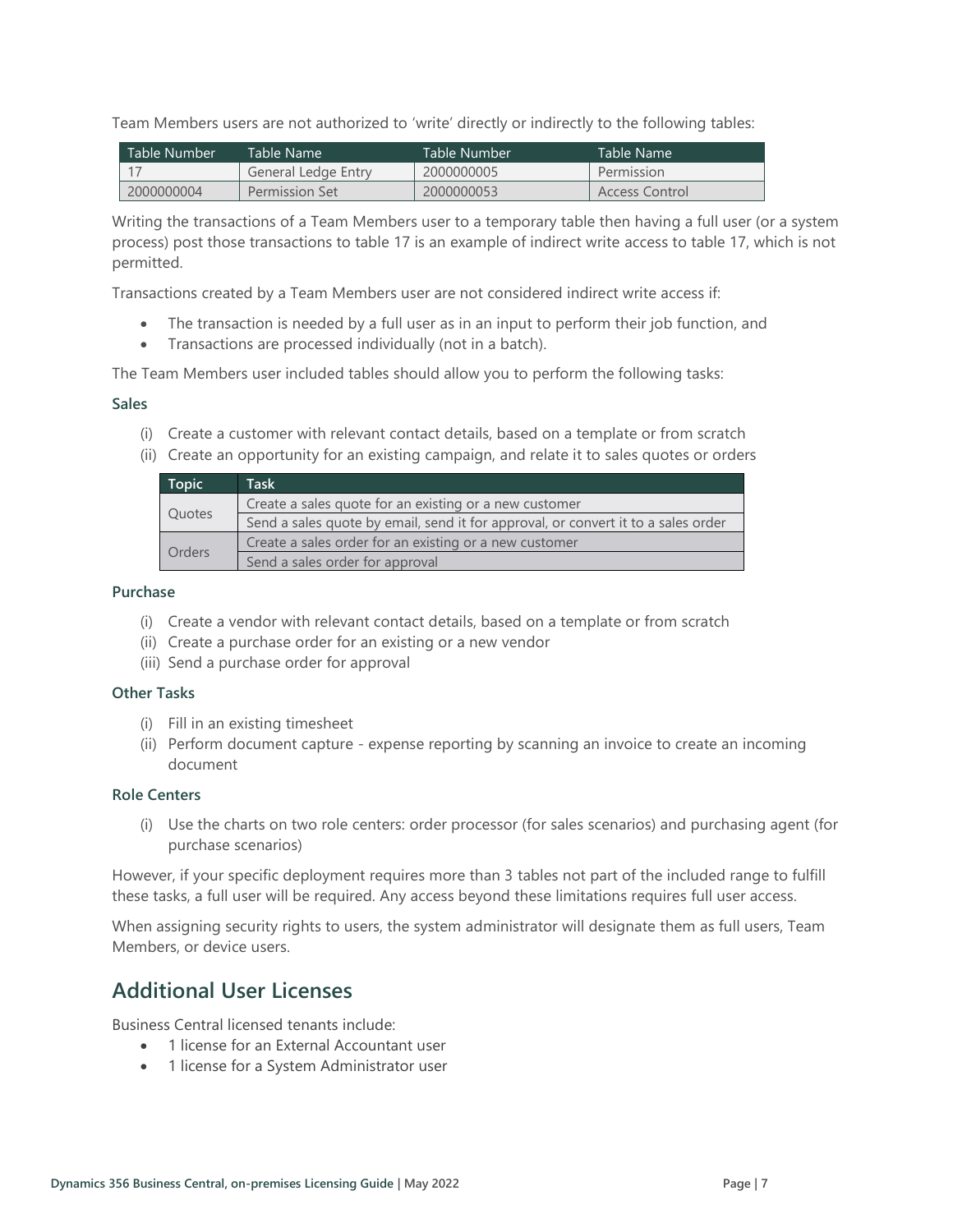External Accountant licenses are for the sole purpose of providing supplemental professional accounting or bookkeeping services related to the auditing process. System Administrator license is for an employee of your Microsoft Dynamics partner to manage your application and provide support.

Note: Licenses for additional software required to run the solution, such as Microsoft Windows Server, Microsoft SQL Server, and Microsoft SharePoint Server, are not included with the Essentials, the Premium, or the Team Members licenses. You need to license any additional software according to their applicable license terms. See [Licenses](https://www.microsoft.com/Licensing/how-to-buy/how-to-buy.aspx) for Additional Software for more information.

### <span id="page-10-0"></span>**Configuration Components**

Configuration components are included for both Essentials and Premium users. Note, Premium licenses include an extra Codeunits (10). If customers require additional configuration components, they may purchase as needed.

Essentials and Premium licenses include:

| <b>Configuration and Development</b>               |                |             |  |  |
|----------------------------------------------------|----------------|-------------|--|--|
| Codeunits (10)                                     | Reports (100)  | Tables (10) |  |  |
| Pages (100)                                        | XML Port (100) |             |  |  |
| Codeunits Pre-assigned range 50.000-50.099 (100) * |                |             |  |  |
| *Not included for subscription customers           |                |             |  |  |

\*Not included for subscription customers.

Premium licenses also include additional Codeunits (10).

**Configuration and Development** Codeunits (10)

### <span id="page-10-1"></span>**Additional Licensing Requirements**

#### <span id="page-10-2"></span>**Minimum License Purchase Requirements**

There are no minimum license purchase requirements. Note, customers may not mix and match Essentials and Premium users. Customers must license either Essentials or Premium users, not both.

#### <span id="page-10-3"></span>**Licensing Requirement for External Users**

Your customers are external users. Essentials and Premium licenses include the rights for an unlimited number of external users to access the ERP solution without the need for individual Access Licenses as long as the following two restrictions are met:

- External users cannot use any clients provided by the Business Central, on-premises, such as the Business Central, on-premises Windows client, the Business Central, on-premises Web client, the Business Central, on-premises for Windows, the Business Central, on-premises for iPad or iPhone app, or the Business Central, on-premises for Android Tablet or Phone app.
- External user access does not extend to the customer or the customer's affiliate's contractors, vendors, or agents providing business processes on the customer's behalf or using Dynamics 365 to manage any portions of their business. In this sense, the customer may not use Dynamics 365 to provide business process outsourcing services to its clients.

Your system administrator designates external users in the user table by assigning such users an external user designation.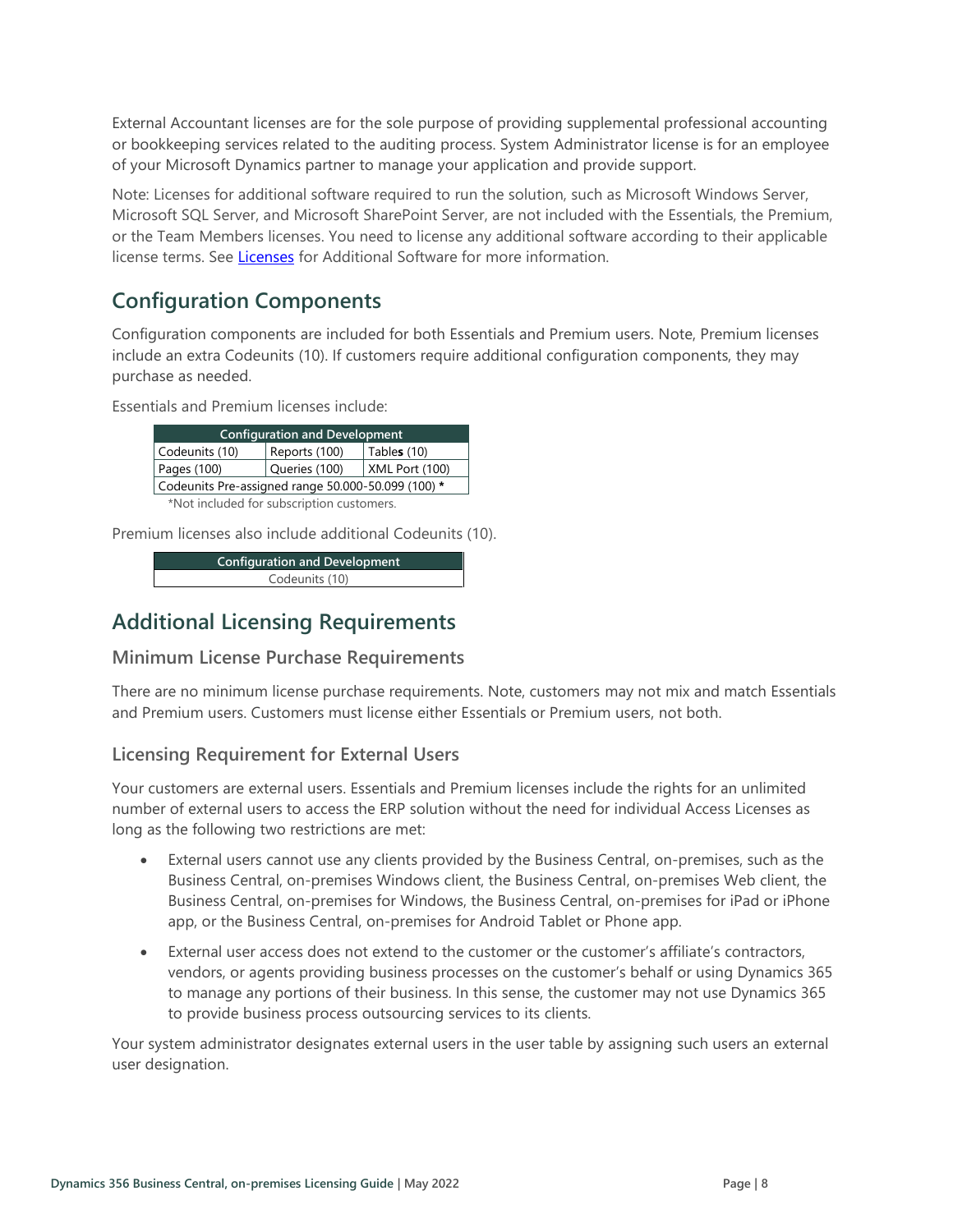

#### <span id="page-11-0"></span>**Multiplexing**

Multiplexing refers to the use of hardware or software that a customer uses to pool connections, reroute information, or reduce the number of devices or users that directly access or use Business Central, onpremises Server. Multiplexing does NOT reduce the number of licenses of any type required to access the Business Central, on-premises Server. Any user or device that accesses Business Central, on-premises Server—whether directly or indirectly—must be properly licensed.

Business Central, on-premises licenses are required for users or devices that directly input, query, or view data from the Business Central, on-premises Server. Similarity, Business Central, on-premises licenses are required for users or devices that input data into, query, or view data from Business Central, on-premises Server through a pooling device. Pooled connections use a non-interactive user account in Business Central, on-premises that can access the system but only via the web service layer. Internal users and devices accessing Business Central, on-premises data indirectly through a portal or via an API to a separate software such Microsoft Outlook must also be properly licensed, regardless of if they are set up as a Business Central, on-premises user in the server software. For example:

- Internal users and devices access Business Central, on-premises data indirectly through a thirdparty application must still be properly licensed for Business Central, on-premises
- Users or devices that access the software files, data, or content provided by the product that is made available through an automated process require Business Central, on-premises licenses
- The number of tiers of hardware or software between the Business Central, on-premises Server and the users or devices that ultimately use data, software, or functionality does not affect the number of licenses required.

For additional information about multiplexing refer to the Microsoft Volume Licensing **Brief** Multiplexing-CAL Requirements. Note, multiplexing does not reduce the number of user licenses required.



#### <span id="page-11-1"></span>**Dual Use Rights**

One of the advantages of Dynamics 365 is dual use rights. This allows customers the option to deploy the server software either in Microsoft's cloud or in a private on-premises or partner-hosted cloud. In some cases, customers may want to deploy both types of instances simultaneously. This might be done to help with migrating a Dynamics 365 on-premises deployment to Dynamics 365, running private Dev/Test deployments in Microsoft Azure.

Dual Use Rights convey Dynamics 365 Business Central, on-premises server license access rights to Dynamics 365 SLs (cloud). Dynamics 365 Business Central CALs (on-premises) have no reciprocal rights to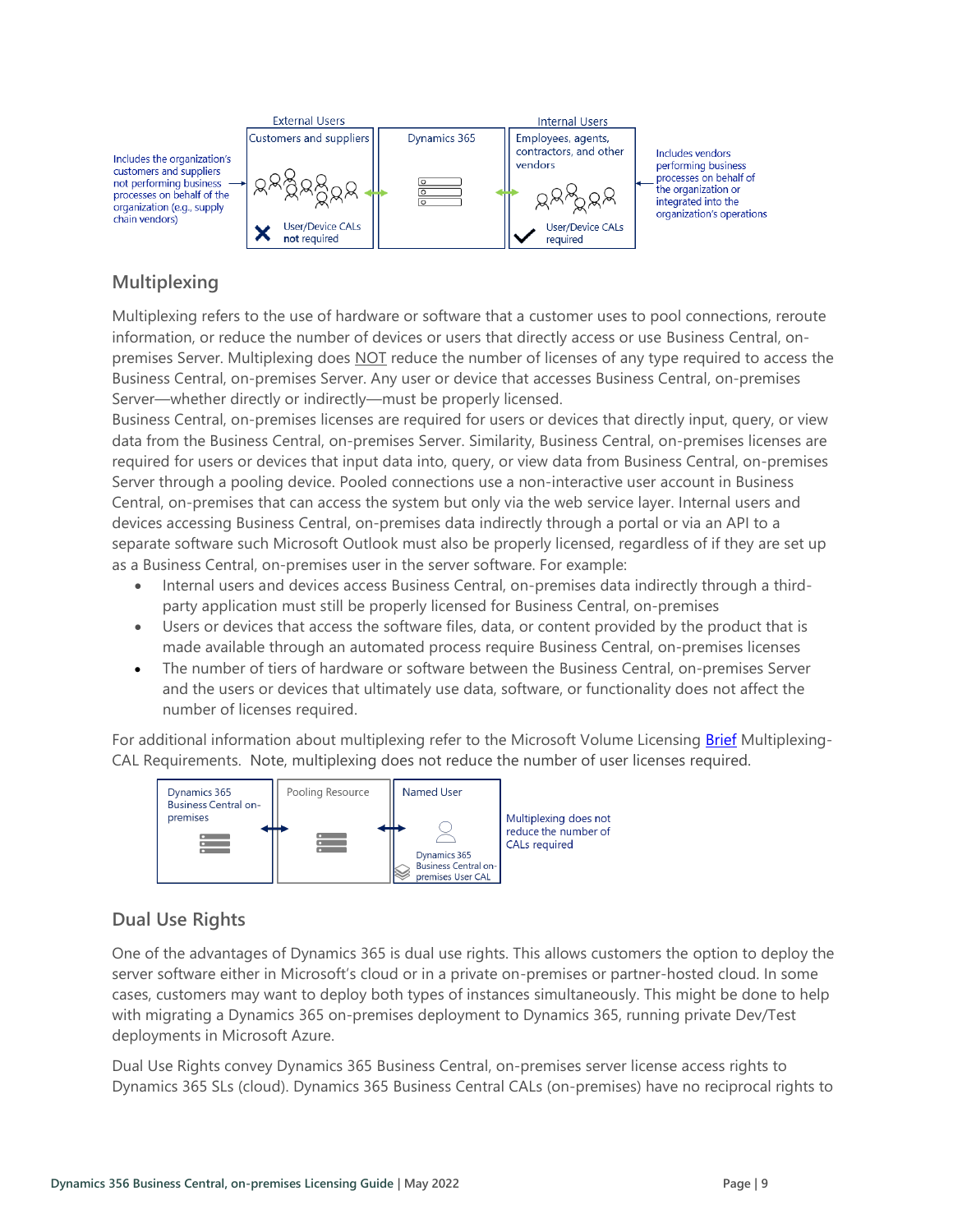access functionality provided exclusively to Dynamics 365 SLs, nor do Dual Use Rights imply equivalent capabilities between Dynamics CALs and Dynamics 365 SLs.

Users or devices licensed with Dynamics 365 User Subscription Licenses (User SLs) have use rights equivalent to a CAL for the purpose of accessing on-premises functionality. The Dynamics 365 Business Central, on-premises server license is included with the SLs. Licenses for all supporting servers (e.g., Windows Server and CAL(s)) must be obtained separately.

| Dynamics 365 Business Central online SKUs  | Dynamics 365 Business Central, on-premises SKUs |  |  |
|--------------------------------------------|-------------------------------------------------|--|--|
| Dynamics 365 Business Central- Essentials  | Dynamics 365 Business Central Essentials        |  |  |
| Dynamics 365 Business Central Premium      | Dynamics 365 Business Central Premium           |  |  |
| Dynamics 365 Business Central Team Members | Dynamics 365 Business Central Team Members      |  |  |
| Dynamics 365 Business Central Device       | Dynamics 365 Business Central Device            |  |  |

Dual Use Rights provide access to the most current version of Dynamics 365 Business Central onpremises. However, customers may use downgrade rights according to Business Central downgrade policy to deploy a qualifying server license.

Dual Use Rights included with Dynamics 365 SLs are non-perpetual and will expire when the cloud subscription expires.

### <span id="page-12-0"></span>**Customizing the Business Central, on-premises Solution**

Customizing Business Central on-premises is done using the free tool Visual Studio Code together with the free AL extension. Your partner may license application objects as needed to modify the solution to your specific requirements.

### <span id="page-12-1"></span>**Other Product Licenses**

#### <span id="page-12-2"></span>**Microsoft Power BI in Dynamics 365**

Business Central, on-premises users are not provided with any standalone or general-purpose Power BI license or use rights. Customers who require Power BI Pro will need to license and pay for it separately.

Business Central, on-premises include an option to embed Power BI content as a product feature but require users to subscribe to Power BI (free user or Power BI Pro depending on content) separately to configure access to this content. More details are available in [this article.](https://technet.microsoft.com/library/dn708055.aspx)

#### <span id="page-12-3"></span>**Licenses for Additional Software**

Licenses for other products required for the solution must be acquired separately in accordance with the applicable licensing requirements for these products.

Business Central, on-premises relies upon SQL Server as an enabling technology. Organizations must be properly licensed by purchasing the SQL Server and SQL CALs separately from the Business Central, onpremises license, to access the Business Central solution. SQL Server and SQL CALs have their own license terms and conditions.

Licenses for additional software that may be required for the solution—such as Microsoft Windows Server and Microsoft SharePoint Server—and their corresponding Access Licenses are not included with the Business Central, on-premises license. You must acquire any necessary licenses for these additional products under the licensing model for the particular product (which may be different than the model used for Business Central, on-premises). To learn more or acquire licenses for additional software, find and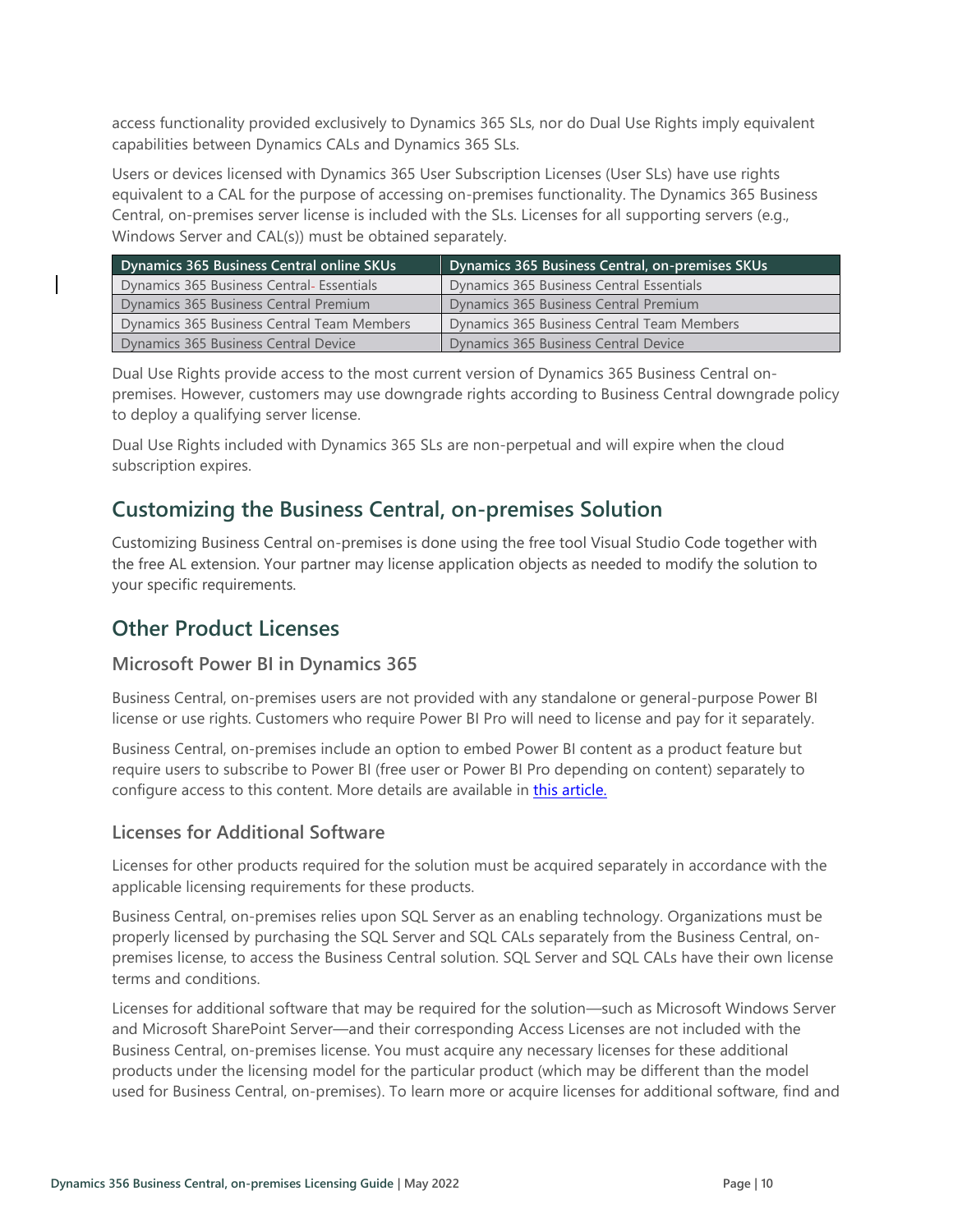contact a Microsoft Volume Licensing partner via: [https://www.microsoft.com/Licensing/how-to-buy/how](https://www.microsoft.com/Licensing/how-to-buy/how-to-buy.aspx)[to-buy.aspx.](https://www.microsoft.com/Licensing/how-to-buy/how-to-buy.aspx) 

For more information about licensing Windows Server and SQL Server, refer to [https://www.microsoft.com/cloud-platform/default.aspx.](https://www.microsoft.com/cloud-platform/default.aspx)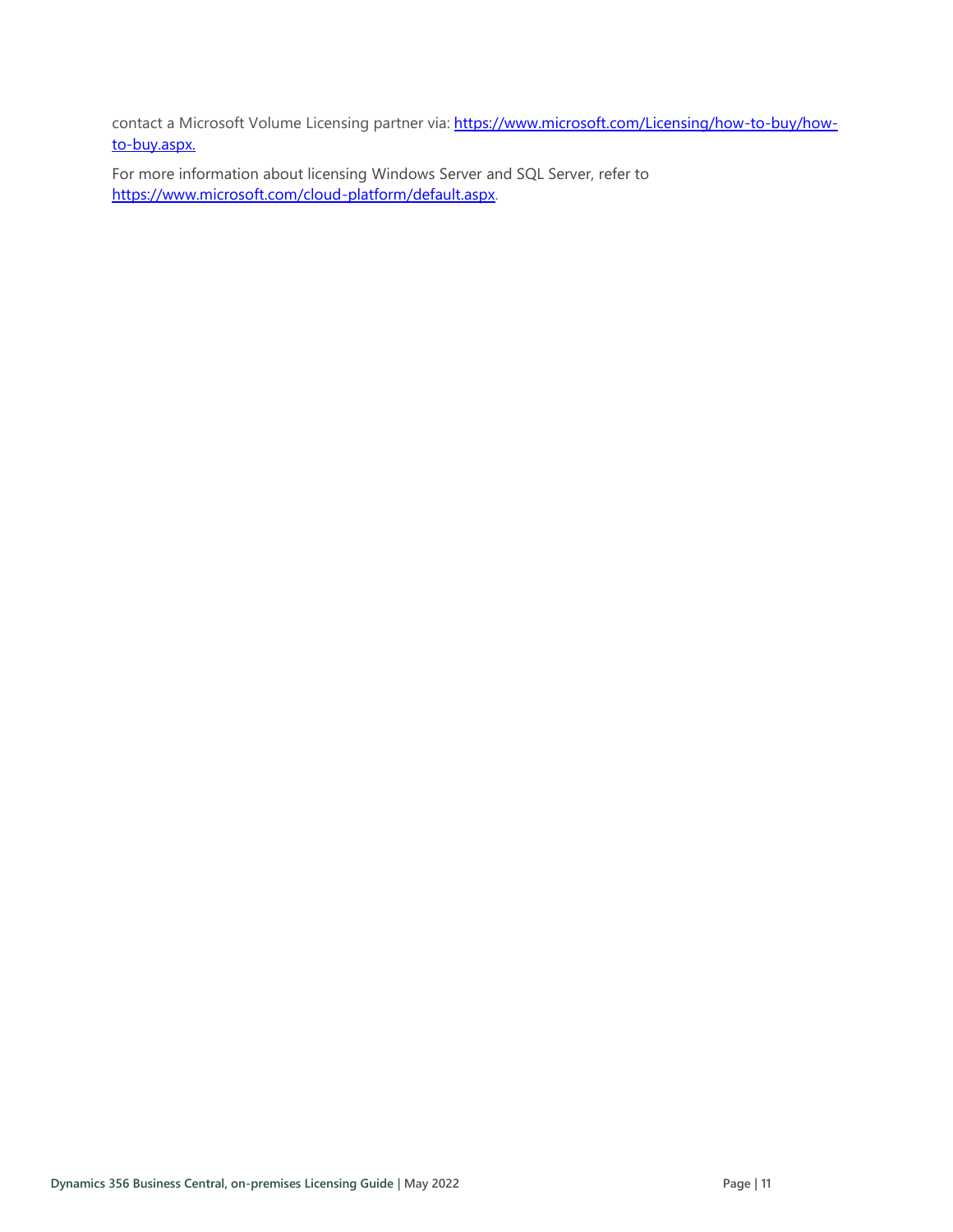### <span id="page-14-0"></span>**Appendix A: Team Members Included Tables**

The following tables do not count towards the maximum of three permitted for Team Members in Business Central, on-premises.

| Table # | Table Name                            | Date Added | Table # | Table Name                           | Date Added |
|---------|---------------------------------------|------------|---------|--------------------------------------|------------|
| 18      | Customer                              | Oct 2018   | 455     | Approval Comment Line                | Oct 2018   |
| 19      | Cust. Invoice Disc.                   | Oct 2018   | 472     | Job Queue Entry                      | Oct 2018   |
| 23      | Vendor                                | Oct 2018   | 474     | Job Queue Entry                      | Oct 2018   |
| 24      | Vendor Invoice Disc.                  | Oct 2018   | 480     | Dimension Set Entry                  | Oct 2018   |
| 36      | Sales Header                          | Oct 2018   | 481     | Dimension Set Tree Node              | Oct 2018   |
| 37      | Sales Line                            | Oct 2018   | 487     | <b>Business Chart User Setup</b>     | Oct 2018   |
| 38      | Purchase Header                       | Oct 2018   | 701     | Error Message Register               | Oct 2020   |
| 39      | Purchase Line                         | Oct 2018   | 725     | <b>Custom Address Format</b>         | Oct 2018   |
| 43      | Purch. Comment Line                   | Oct 2018   | 726     | Custom Address Format Line           | Oct 2018   |
| 44      | Sales Comment Line                    | Oct 2018   | 728     | Copy Item Parameters                 | Oct 2020   |
| 51      | User Time Register                    | Oct 2018   | 729     | Copy Item Buffer                     | Oct 2020   |
| 52      | <b>Batch Processing Parameter</b>     | Oct 2018   | 730     | <b>Standard Address</b>              | Oct 2018   |
| 53      | <b>Batch Processing Parameter Map</b> | Aug 2019   | 749     | Date Lookup Buffer                   | Oct 2018   |
| 63      | Account Use Buffer                    | Oct 2018   | 760     | <b>Trailing Sales Orders Setup</b>   | Oct 2018   |
| 83      | Item Journal Line                     | Aug 2019   | 762     | <b>Account Schedules Chart Setup</b> | Oct 2018   |
| 97      | Comment Line                          | Oct 2018   | 763     | Acc. Sched. Chart Setup Line         | Oct 2018   |
| 130     | <b>Incoming Document</b>              | Oct 2018   | 770     | Analysis Report Chart Setup          | Oct 2018   |
| 133     | Incoming Document Attachment          | Oct 2018   | 771     | Analysis Report Chart Line           | Oct 2018   |
| 143     | <b>ECSL VAT Report Line Relation</b>  | Oct 2018   | 832     | Workflows Entries Buffer             | Oct 2018   |
| 156     | Resource                              | Aug 2019   | 852     | Cash Flow Azure Al Buffer            | Oct 2002   |
| 167     | Job                                   | Aug 2019   | 869     | Cash Flow Chart Setup                | Oct 2018   |
| 186     | Exch. Rate Adjmt. Ledg. Entry         | April 2022 | 880     | Excel Template Storage               | Oct 2018   |
| 204     | Unit of Measure                       | Aug 2019   | 897     | What's New Notified                  | Oct 2020   |
| 210     | Job Journal Line                      | Aug 2019   | 900     | Assembly Header                      | Oct 2018   |
| 222     | Ship-to Address                       | Oct 2018   | 901     | Assembly Line                        | Oct 2018   |
| 224     | Order Address                         | Oct 2018   | 904     | Assemble-to-Order Link               | Oct 2018   |
| 225     | Post Code                             | Oct 2018   | 906     | <b>Assembly Comment Line</b>         | Oct 2018   |
| 227     | VAT Registration Log Detail           | Mar 2022   | 920     | Res. Gr. Availability Buffer         | Oct 2020   |
| 237     | Job Journal Batch                     | Aug 2019   | 921     | Item Turnover Buffer                 | Oct 2020   |
| 249     | VAT Registration Log                  | Oct 2018   | 922     | G/L Acc. Balance/Budget Buffer       | Oct 2020   |
| 308     | No. Series                            | Oct 2018   | 923     | <b>Customer Sales Buffer</b>         | Oct 2020   |
| 309     | No. Series Line                       | Oct 2018   | 924     | Vendor Purchase Buffer               | Oct 2020   |
| 326     | <b>Tax Setup</b>                      | Aug 2019   | 925     | Item Availability Buffer             | Oct 2020   |
| 336     | <b>Tracking Specification</b>         | Oct 2018   | 926     | G/L Acc. Balance Buffer              | Oct 2020   |
| 337     | <b>Reservation Entry</b>              | Oct 2018   | 927     | Receivables-Payables Buffer          | Oct 2020   |
| 348     | Dimension                             | Oct 2018   | 928     | Res. Availability Buffer             | Oct 2020   |
| 349     | <b>Dimension Value</b>                | Aug 2019   | 929     | <b>Bank Account Balance Buffer</b>   | Oct 2020   |
| 355     | Dimension Ledger Entry                | Oct 2018   | 930     | Cash Flow Availability Buffer        | Oct 2020   |
| 356     | Journal Line Dimension                | Oct 2018   | 931     | Service Item Trend Buffer            | Oct 2020   |
| 357     | Document Dimension                    | Oct 2018   | 932     | Contract Trend Buffer                | Oct 2020   |
| 358     | <b>Production Document Dimension</b>  | Oct 2018   | 933     | Load Buffer                          | Oct 2020   |
| 359     | Posted Document Dimension             | Oct 2018   | 950     | Time Sheet Header                    | Oct 2018   |
| 361     | G/L Budget Dimension                  | Oct 2018   | 951     | Time Sheet Line                      | Oct 2018   |
| 370     | Excel Buffer                          | Aug 2019   | 952     | <b>Time Sheet Detail</b>             | Oct 2018   |
| 389     | Service Contract Dimension            | Oct 2018   | 953     | Time Sheet Comment Line              | Oct 2018   |
| 402     | Change Log Setup                      | Aug 2019   | 954     | Time Sheet Header Archive            | Oct 2018   |
| 403     | Change Log Setup (Table)              | Aug 2019   | 955     | Time Sheet Line Archive              | Oct 2018   |
| 404     | Change Log Setup (Field)              | Aug 2019   | 956     | Time Sheet Detail Archive            | Oct 2018   |
| 405     | Change Log Entry                      | Oct 2018   | 957     | Time Sheet Cmt. Line Archive         | Oct 2018   |
| 443     | IC Setup                              | April 2022 | 959     | Time Sheet Chart Setup               | Oct 2018   |
| 454     | Approval Entry                        | Oct 2018   | 1001    | Job Task                             | Aug 2019   |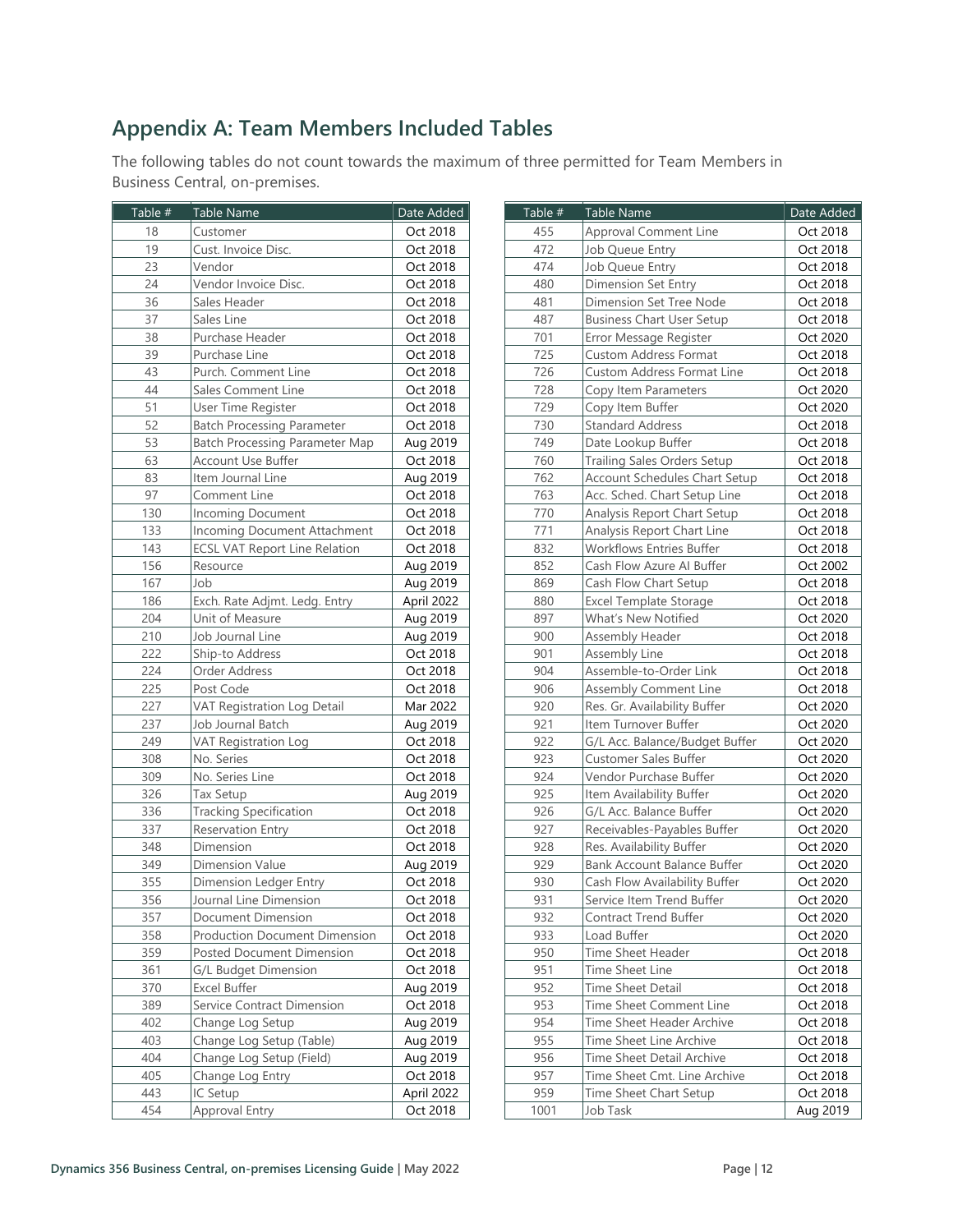| Table # | Table Name                           | Date Added |
|---------|--------------------------------------|------------|
| 1015    | Job Entry No.                        | Aug 2019   |
| 1173    | Document Attachment                  | Oct 2018   |
| 1236    | JSON Buffer                          | Oct 2018   |
| 1306    | <b>User Preference</b>               | Aug 2019   |
| 1311    | Mini Last Used Chart                 | Oct 2018   |
| 1313    | <b>Activities Cue</b>                | Mar 2022   |
| 1314    | <b>User Tours</b>                    | Oct 2018   |
| 1315    | Purch. Price Line Disc. Buff.        | Aug 2019   |
| 1319    | Sales by Cust. Grp.Chart Setup       | Oct 2018   |
| 1430    | <b>Role Center Notifications</b>     | Aug 2019   |
| 1432    | Net Promoter Score Setup             | Oct 2018   |
| 1433    | Net Promoter Score                   | Aug 2019   |
| 1436    | Ess. Business Headline Per Usr       | May 2020   |
| 1440    | Headline RC Business Manager         | Oct 2018   |
| 1441    | Headline RC Order Processor          | Oct 2018   |
| 1442    | Headline RC Accountant               | Oct 2018   |
| 1443    | Headline RC Project Manager          | Oct 2018   |
| 1444    | Headline RC Relationship Mgt         | Oct 2018   |
| 1445    | Headline RC Administrator            | Oct 2018   |
| 1446    | Headline RC Team Member              | Oct 2018   |
| 1447    | Headline RC Prod. Planner            | Oct 2018   |
| 1448    | Headline RC Service Dispatch         | Oct 2018   |
| 1458    | <b>RC Headlines User Data</b>        | May 2020   |
| 1470    | Product Video Buffer                 | Oct 2018   |
| 1471    | Product video Category               | Aug 2019   |
| 1504    | Workflow Step Instance               | Oct 2018   |
| 1506    | <b>Workflow Table Relation Value</b> | Oct 2018   |
| 1511    | Notification Entry                   | Oct 2018   |
| 1514    | Sent Notification Entry              | Mar 2022   |
| 1518    | My Notifications                     | Aug 2019   |
| 1519    | <b>Notification Context</b>          | Oct 2018   |
| 1522    |                                      |            |
|         | Workflow Event Queue                 | Oct 2018   |
| 1523    | Workflow Step Argument               | Oct 2018   |
| 1524    | <b>Workflow Rule</b>                 | Oct 2018   |
| 1530    | Workflow Step Instance Archive       | Oct 2018   |
| 1531    | Workflow Step Argument Archive       | Oct 2018   |
| 1542    | Workflow Webhook Sub Buffer          | Oct 2018   |
| 1550    | Restricted Record                    | Oct 2018   |
| 1612    | Office Admin, Credentials            | Aug 2019   |
| 1660    | Payroll Setup                        | Aug 2019   |
| 1661    | Import G/L Transaction               | Aug 2019   |
| 1662    | Payroll Import Buffer                | Aug 2019   |
| 1670    | Option Lookup Buffer                 | Oct 2018   |
| 1701    | Deferral Header                      | Oct 2018   |
| 1702    | Deferral Line                        | Oct 2018   |
| 1803    | <b>Assisted Setup</b>                | Aug 2019   |
| 1808    | <b>Aggregated Assisted Setup</b>     | Oct 2018   |
| 2160    | Calendar Event                       | Oct 2018   |
| 2161    | Calendar Event User Config.          | Aug 2019   |
| 2162    | O365 C2Graph Event Settings          | Aug 2019   |
| 2163    | O365 Sales Event                     | Aug 2019   |
| 2190    | O365 Sales Graph                     | Oct 2018   |
| 2650    | <b>Email Printer Settings</b>        | Oct 2020   |
| 3905    | Retention Policy Log Entry           | Oct 2020   |
| 5050    | Contact                              | Oct 2018   |
| 5051    | Contact Alt. Address                 | Oct 2018   |
| 5052    | Contact Alt. Addr. Date Range        | Oct 2018   |
| 5053    | <b>Business Relation</b>             | Oct 2018   |
|         |                                      |            |

| Table #      | <b>Table Name</b>                                                 | Date Added           |
|--------------|-------------------------------------------------------------------|----------------------|
| 5054         | <b>Contact Business Relation</b>                                  | Oct 2018             |
| 5056         | <b>Contact Mailing Group</b>                                      | Oct 2018             |
| 5058         | Contact Industry Group                                            | Oct 2018             |
| 5061         | Rlshp. Mgt. Comment Line                                          | Oct 2018             |
| 5062         | Attachment                                                        | Oct 2018             |
| 5065         | Interaction Log Entry                                             | Oct 2018             |
| 5072         | Campaign Entry                                                    | Oct 2018             |
| 5075         | Logged Segment                                                    | Oct 2018             |
| 5078         | Segment History                                                   | Oct 2018             |
| 5080         | To-do                                                             | Oct 2018             |
| 5085         | Contact Duplicate                                                 | Feb 2020             |
| 5086         | Cont. Duplicate Search String                                     | Oct 2018             |
| 5092         | Opportunity                                                       | Oct 2018             |
| 5093         | Opportunity Entry                                                 | Oct 2018             |
| 5106         | Document Dimension Archive                                        | Oct 2018             |
| 5107         | Sales Header Archive                                              | Oct 2018             |
| 5108         | Sales Line Archive                                                | Oct 2018             |
| 5109         | Purchase Header Archive                                           | Oct 2018             |
| 5110         | Purchase Line Archive                                             | Oct 2018             |
| 5113         | Contact Dupl. Details Buffer                                      | Oct 2018             |
| 5123         | Inter. Log Entry Comment Line                                     | Oct 2018             |
| 5125         | Purch. Comment Line Archive                                       | Oct 2018             |
| 5126         | Sales Comment Line Archive                                        | Oct 2018             |
| 5127         | Deferral Header Archive                                           | Oct 2018             |
| 5128         | Deferral Line Archive                                             | Oct 2018             |
| 5150         | Integration Page                                                  | Oct 2018             |
| 5151         | Integration Record                                                | Oct 2018             |
| 5152         | <b>Integration Record Archive</b>                                 | Oct 2018             |
| 5199         | Attendee                                                          | Oct 2018             |
| 5200         | Employee                                                          | Oct 2018             |
| 5201         | <b>Alternative Address</b>                                        | Oct 2018             |
| 5203         | <b>Employee Qualifications</b>                                    | Oct 2018             |
| 5205         | <b>Employee Relative</b>                                          | Oct 2018             |
| 5207         | Employee Absence                                                  | Oct 2018             |
| 5214         | Misc. Article Information                                         | Oct 2018             |
| 5328         | <b>CRM Synch Status</b>                                           | Oct 2020             |
| 5330         | Microsoft Dynamics 365                                            | Aug 2019             |
|              | Connection Setup                                                  |                      |
| 5373         | CRM Full Synch. Review Line                                       | Oct 2018             |
| 5374         | CRM Synch Conflict Buffer                                         | Oct 2018             |
| 5405         | Production Order                                                  | Aug 2019             |
| 5406         | Prod. Order Line                                                  | Aug 2019             |
| 5407         | Prod. Order Component                                             | Aug 2019             |
| 5468         | <b>Picture Entity</b>                                             | Oct 2018             |
| 5475         | Sales Invoice Entity Aggregate                                    | Oct 2018             |
| 5476         | Sales Invoice Line Aggregate                                      | Aug 2019             |
| 5477         | Purch. Inv. Entity Aggregate                                      | Aug 2019             |
| 5478         | Purch. Inv. Line Aggregate                                        | Aug 2019             |
| 5479         | Journal Lines Entity Setup                                        | Aug 2019             |
| 5480         | Tax Group Buffer                                                  | Aug 2019             |
| 5481         | <b>Account Entity Setup</b>                                       | Aug 2019             |
| 5487         | <b>Balance Sheet Buffer</b>                                       | Oct 2018             |
| 5481<br>5488 | <b>Account Entity Setup</b><br><b>Trial Balance Entity Buffer</b> | Aug 2019             |
| 5489         | Dimension Set Entry Buffer                                        | Aug 2019             |
| 5495         |                                                                   | Aug 2019             |
|              | Sales Order Entity Buffer<br>Purchase Order Entity Buffer         | Oct 2018<br>Mar 2022 |
| 5496         |                                                                   |                      |
| 5499         | Aged Report Entity                                                | Oct 2018             |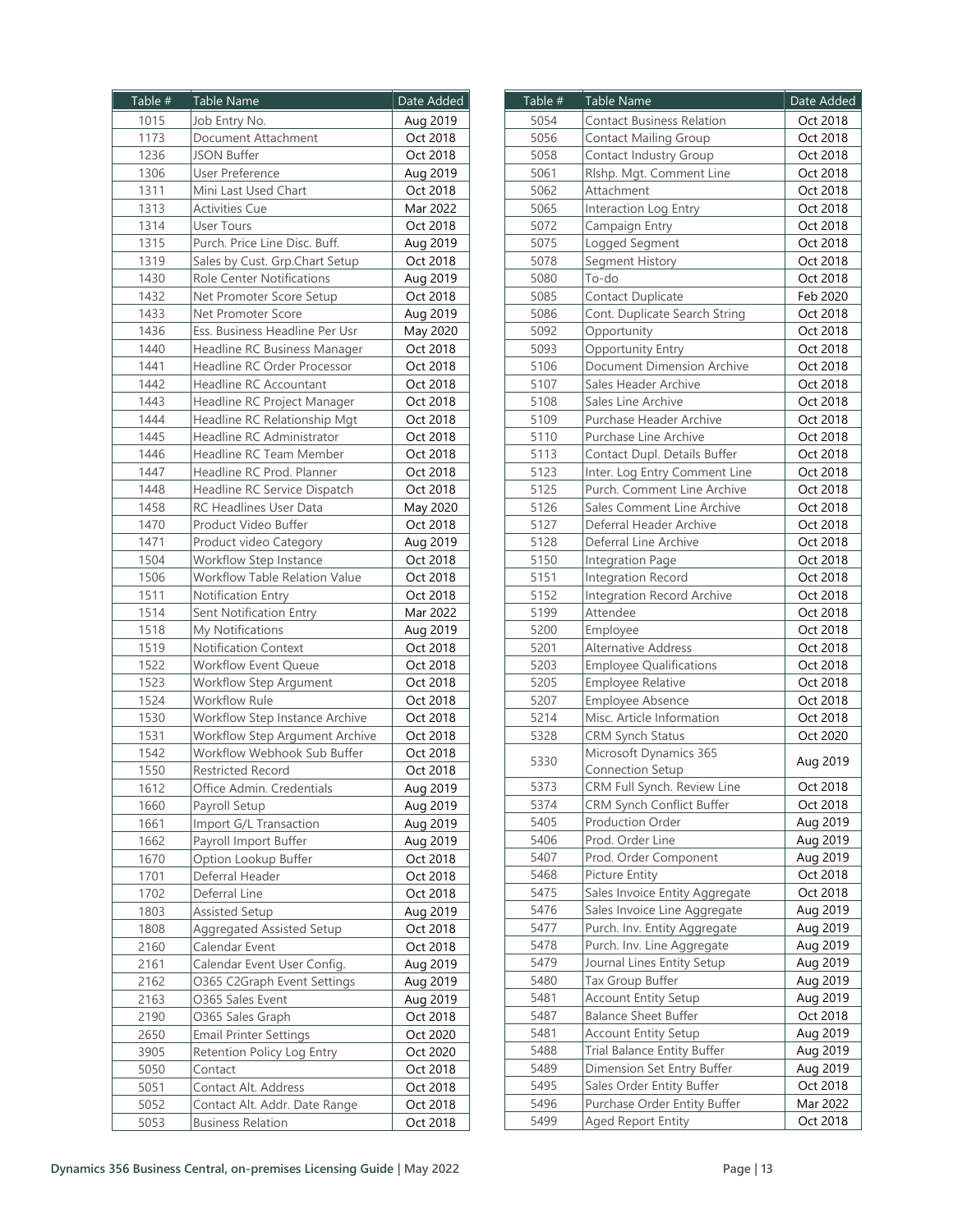| Table #      | <b>Table Name</b>                                       | Date Added |
|--------------|---------------------------------------------------------|------------|
| 5503         | Acc. Schedule Line Entity                               | Oct 2018   |
| 5400         | Unit Group                                              | June 2022  |
| 5504         | Tax Area Buffer                                         | Aug 2019   |
| 5505         | Sales Quote Entity Buffer                               | Aug 2019   |
| 5507         | Sales Cr. Memo Entity Buffer                            | Oct 2018   |
| 5509         | Attachment Entity Buffer                                | Oct 2018   |
| 5510         | Employee Time Reg Buffer                                | Oct 2020   |
| 5648         | FA Allocation Dimension                                 | Oct 2018   |
| 5720         | Manufacturer                                            | Aug 2019   |
| 5765         | Warehouse Request                                       | Oct 2018   |
| 5766         | Warehouse Activity Header                               | Oct 2018   |
| 5767         | Warehouse Activity Line                                 | Aug 2019   |
| 5770         | Warehouse Comment Line                                  | Aug 2019   |
| 5772         | Registered Whse. Activity Hdr.                          | Oct 2018   |
| 5773         | Registered Whse. Activity Line                          | Oct 2018   |
| 5806         | Contact Duplicate Search                                | Oct 2018   |
| 5809         | Item Charge Assignment (Sales)                          | Oct 2018   |
| 5814         | <b>Inventory Period</b>                                 | Oct 2018   |
| 6304         | Power BI User Configuration                             | Oct 2018   |
| 6306         | Power BI Report Labels                                  | Oct 2018   |
| 6307         | Power BI Report Uploads                                 | Oct 2018   |
| 6308         | Power BI Ongoing Deployments                            | Oct 2018   |
| 6309         | Power BI Service Status Setup                           | Oct 2018   |
| 6310         | Power BI Customer Reports                               | Oct 2018   |
| 6505         | Lot No. Information                                     | Aug 2019   |
| 6550         | Whse. Item Tracking Line                                | Oct 2018   |
| 7002         | <b>Sales Price</b>                                      | Oct 2018   |
| 7004         | Sales Line Discount                                     | Oct 2018   |
| 7007         | <b>Price Calculation Buffer</b>                         | Oct 2020   |
| 7012         | Purchase Price                                          | Oct 2018   |
| 7014         | Purchase Line Discount                                  | Oct 2018   |
|              |                                                         | Oct 2018   |
| 7135<br>7206 | Item Budget Dimension                                   |            |
|              | <b>CRM Company</b>                                      | April 2022 |
| 7207         | CRM BC Virtual Table Config.<br>Warehouse Journal Batch | April 2022 |
| 7310         |                                                         | Oct 2018   |
| 7311         | Warehouse Journal Line                                  | Oct 2018   |
| 7312         | Warehouse Entry                                         | Oct 2018   |
| 7313         | Warehouse Register                                      | Oct 2018   |
| 7318         | Posted Whse. Receipt Header                             | Oct 2018   |
| 7319         | Posted Whse. Receipt Line                               | Oct 2018   |
| 7320         | Warehouse Shipment Header                               | Oct 2018   |
| 7321         | Warehouse Shipment Line                                 | Oct 2018   |
| 7322         | Posted Whse. Shipment Header                            | Oct 2018   |
| 7323         | Posted Whse. Shipment Line                              | Oct 2018   |
| 7324         | Whse. Put-away Request                                  | Oct 2018   |
| 7325         | Whse. Pick Request                                      | Oct 2018   |
| 7326         | Whse. Worksheet Line                                    | Oct 2018   |
| 7331         | Whse. Internal Put-away Header                          | Oct 2018   |
| 7332         | Whse. Internal Put-away Line                            | Oct 2018   |
| 7351         | Lot Bin Buffer                                          | Oct 2020   |
| 7354         | Bin                                                     | Oct 2018   |
| 7800         | MS-Event Emitter Event Codes                            | Oct 2018   |
| 8400         | Record Set Definition                                   | Aug 2019   |
| 8401         | Record Set Tree                                         | Aug 2019   |
| 8450         | Field Buffer                                            | Oct 2018   |
| 8620         | Config. Tmpl. Selection Rules                           | Oct 2018   |
| 8888         | Email Outbox                                            | Oct 2020   |
| 8889         | Sent Email                                              | Oct 2020   |
|              |                                                         |            |

| Table #    | Table Name                       | Date Added |
|------------|----------------------------------|------------|
| 8890       | Sent email for User              | Oct 2020   |
| 8891       | Email Outbox for User            | Oct 2020   |
| 8900       | Email Message                    | Oct 2020   |
| 8901       | Email Error                      | Oct 2020   |
| 8903       | <b>Email Recipient</b>           | Oct 2020   |
| 8904       | Email Message Attachment         | Oct 2020   |
| 9001       | User Group Member                | Aug 2019   |
| 9002       | User Group Access Control        | Aug 2019   |
| 9003       | <b>User Group Permission Set</b> | Aug 2019   |
| 9004       | Subscription Plan                | Aug 2019   |
| 9005       | User Plan                        | Aug 2019   |
| 9006       | Plan Permission Set              | Aug 2019   |
| 9007       | User Group Plan                  | Aug 2019   |
| 9008       | User Login                       | Aug 2019   |
| 9009       | Permission Set Buffer            | Oct 2018   |
| 9050       | Warehouse Basic Cue              | Oct 2018   |
| 9051       | Warehouse WMS Cue                | Oct 2018   |
| 9052       | Service Cue                      | Oct 2018   |
| 9053       | Sales Cue                        | Oct 2018   |
| 9054       | Finance Cue                      | Oct 2018   |
| 9055       | Purchase Cue                     | Oct 2018   |
| 9090       | Autocomplete Address             | Oct 2018   |
| 9091       | Postcode Service Config          | Aug 2019   |
| 9144       | Approvals Activities Cue         | Oct 2020   |
| 9150       | My Customer                      | Oct 2018   |
| 9151       | My Vendor                        | Oct 2018   |
| 9152       | My Item                          | Oct 2018   |
| 9153       | My Account                       | Aug 2019   |
| 9176       | Experience Tier Setup            | Oct 2018   |
| 9177       | Experience Tier Buffer           | Oct 2018   |
| 9178       | <b>Application Area Setup</b>    | Aug 2019   |
| 9179       | <b>Application Area Buffer</b>   | Aug 2019   |
| 9180       | Generic Chart Setup              | Oct 2018   |
| 9222       | <b>Application User Settings</b> | April 2022 |
| 9400       | Media Repository                 | Aug 2019   |
| 9500       | Email Item                       | Oct 2018   |
| 9501       | Email Attachment                 | Oct 2018   |
| 9510       | Email Parameter                  | Oct 2018   |
| 9852       | Permission Buffer                | Oct 2020   |
| 9888       | <b>SmartList Export Results</b>  | Oct 2020   |
| 9889       | <b>SmartList Import Results</b>  | Oct 2020   |
| 9994       | API Data Upgrade                 | April 2022 |
| 99000850   | <b>Planning Assignment</b>       | Oct 2018   |
| 99008535   | TempBlob                         | Aug 2019   |
| 2000000067 | User Default Style Sheet         | Oct 2018   |
| 2000000068 | Record Link                      | Oct 2018   |
| 2000000073 | <b>User Personalization</b>      | Oct 2018   |
| 2000000075 | User Metadata                    | Oct 2018   |
| 2000000080 | Page Data Personalization        | Oct 2018   |
| 2000000111 | Session Event                    | Oct 2018   |
| 2000000159 | Data Sensitivity                 | Aug 2019   |
| 2000000175 | Scheduled Task                   | Aug 2019   |
| 2000000185 | Tenant Media Thumbnails          | Aug 2019   |
| 2000000226 | Query Navigation                 | Oct 2020   |
|            |                                  |            |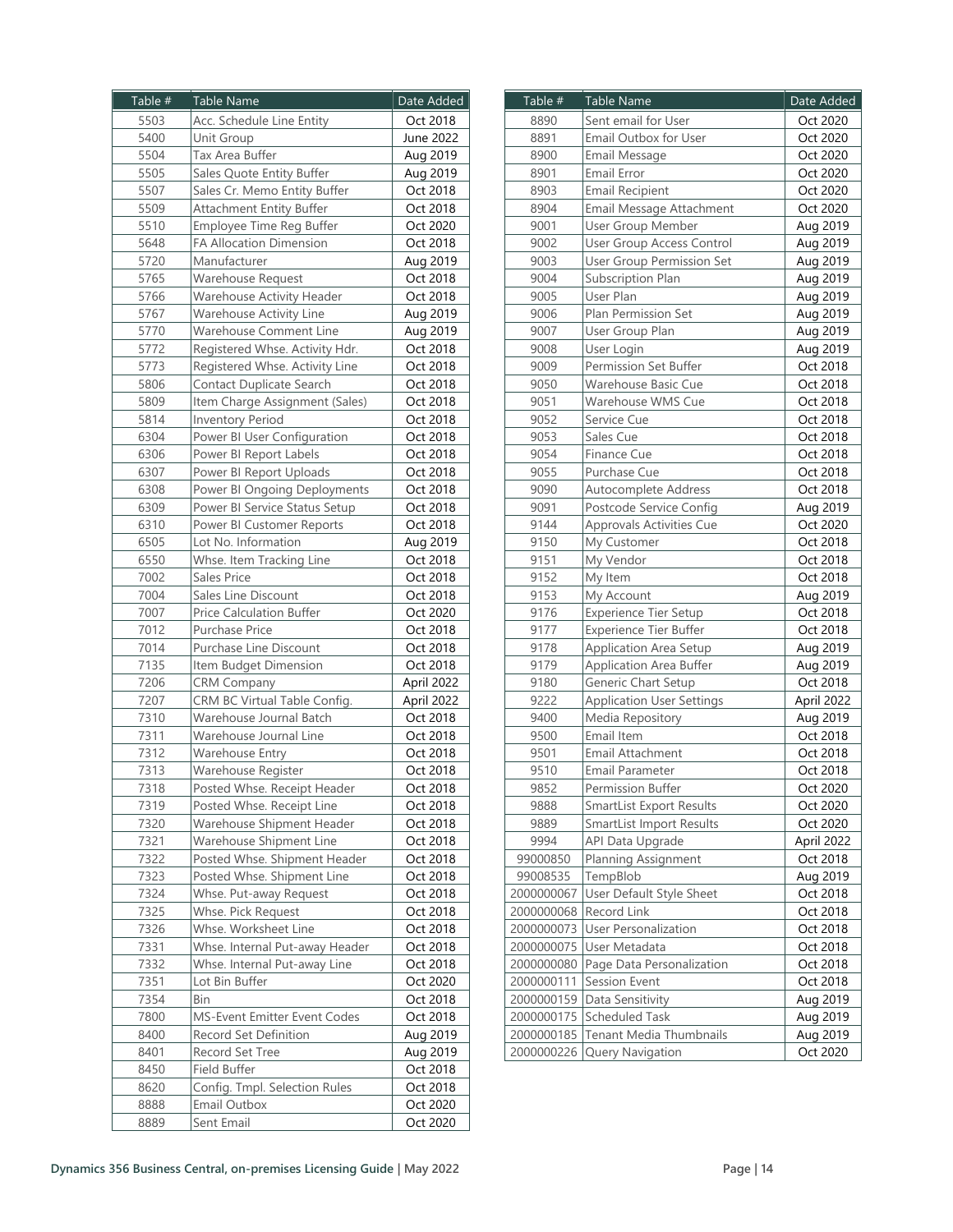### <span id="page-17-0"></span>**Appendix B: Licenses and Definitions**

| Dynamics 365 Licenses:                     | Written as:         |
|--------------------------------------------|---------------------|
| Dynamics 365 Business Central Device       | Device              |
| Dynamics 365 Business Central Essentials   | Essentials          |
| Dynamics 365 Business Central Premium      | Premium             |
| Dynamics 365 Business Central Team Members | <b>Team Members</b> |

#### **Definitions**

<span id="page-17-1"></span>**Client Access License,** (CAL) are licenses that permit one limited device, used by any user, to access the Dynamics 365 Business Central solution indirectly. Device means a single physical hardware system, dedicated to Customer's use, to which a License is assigned.

**License entitlements** are what the customers are entitled to run, and use based on the licenses acquired as described in the SLT.

**License keys** activate the Microsoft Dynamics software.

**Named CALs** are assigned on a "named user" basis, meaning each user requires a separate user License; named user licenses cannot be shared but an individual with a named user license may access the service through multiple devices.

**Perpetual Licensing:** software is licensed with permanent usage rights. Customers may use the licensed version of the software for as long as they choose. Perpetual Licensing is an option if customers prefer an upfront investment or want to manage their solution internally and will run the software on their premises (or, subject to license mobility rights, have it hosted by a third-party Infrastructure as a Service [IaaS] provider acting as their agent).

**Subscription Licensing:** license the use of software with non-perpetual rights, meaning customer can use the software only during the term of the agreement secured by periodic payments. This model lowers initial licensing costs and provides customers with the flexibility to increase or decrease subscription license counts from one subscription term to the next. Subscription Licensing can be used when customers want to have their ERP solution hosted and managed as Software as a Service (SaaS) by their partner or any third party. Alternatively, the software may be deployed on their premises, provided that their Business Central, on-premises partner provides day-to-day management services and maintains sole control over the solution.

<span id="page-17-2"></span>**User SALs**, only available in the subscription Licensing model, grant individual users the right to access the application irrespective of the number of users simultaneously accessing the application. Like named CALs, a unique user SAL must be assigned to each individual user that will access the solution functionality. SALs are specific to an individual and cannot be shared.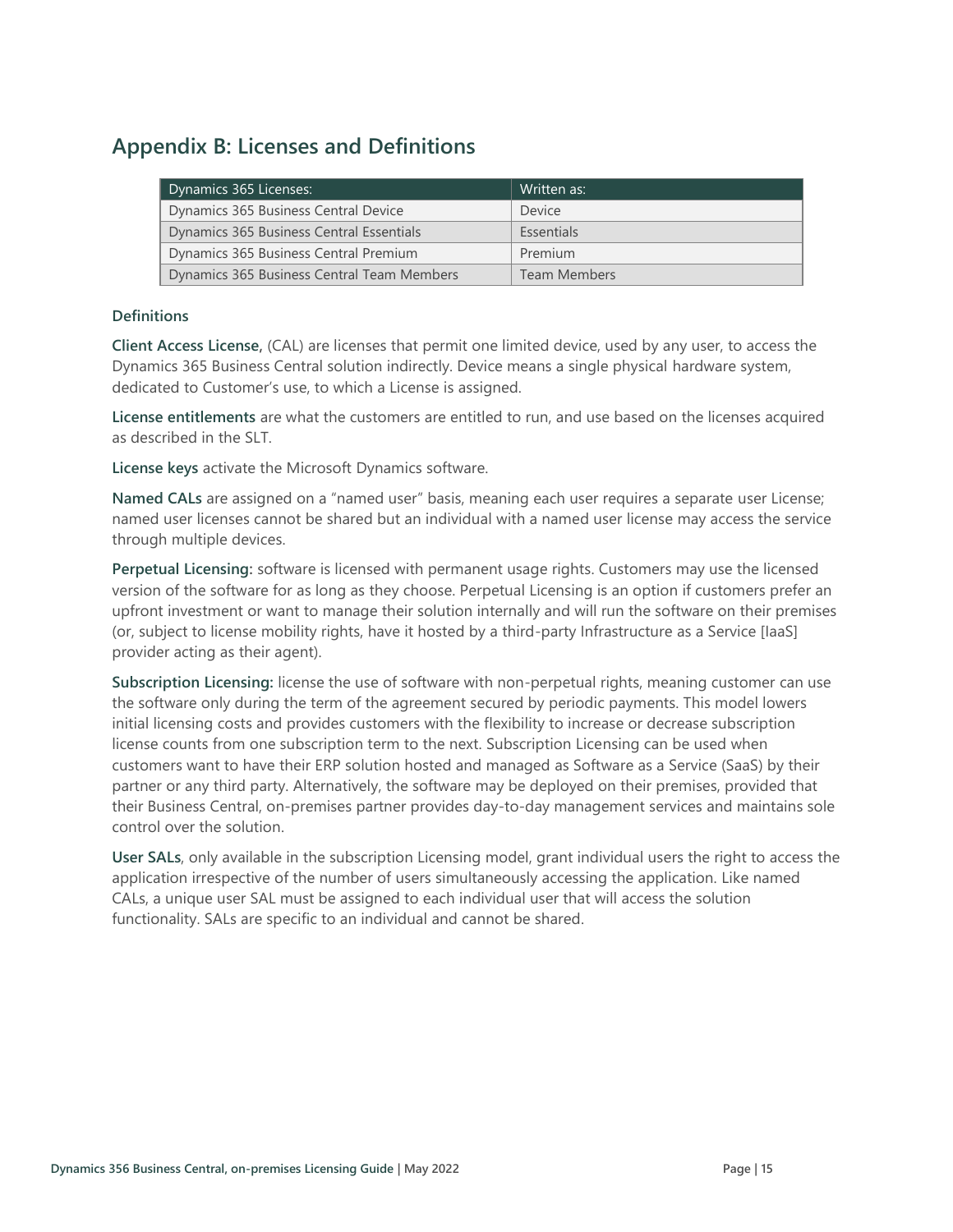# <span id="page-18-0"></span>**Appendix C: Additional Resources**

| Microsoft Dynamics 365                | https://www.microsoft.com/dynamics/default.aspx                                                |
|---------------------------------------|------------------------------------------------------------------------------------------------|
| Software License Terms (SLT)          | https://go.microsoft.com/fwlink/?linkid=2009120&clcid=0x409                                    |
| Dynamics on-premises Licensing Guides | https://partner.microsoft.com/en-us/asset/collection/licensing-quide-<br>assets#/              |
| Support                               | https://mbs.microsoft.com/customersource/Global/news-events/news-<br>events/news/Service-Plans |
| Dynamics 365 Licensing Guide          | https://go.microsoft.com/fwlink/?LinkId=871590&clcid=0x409                                     |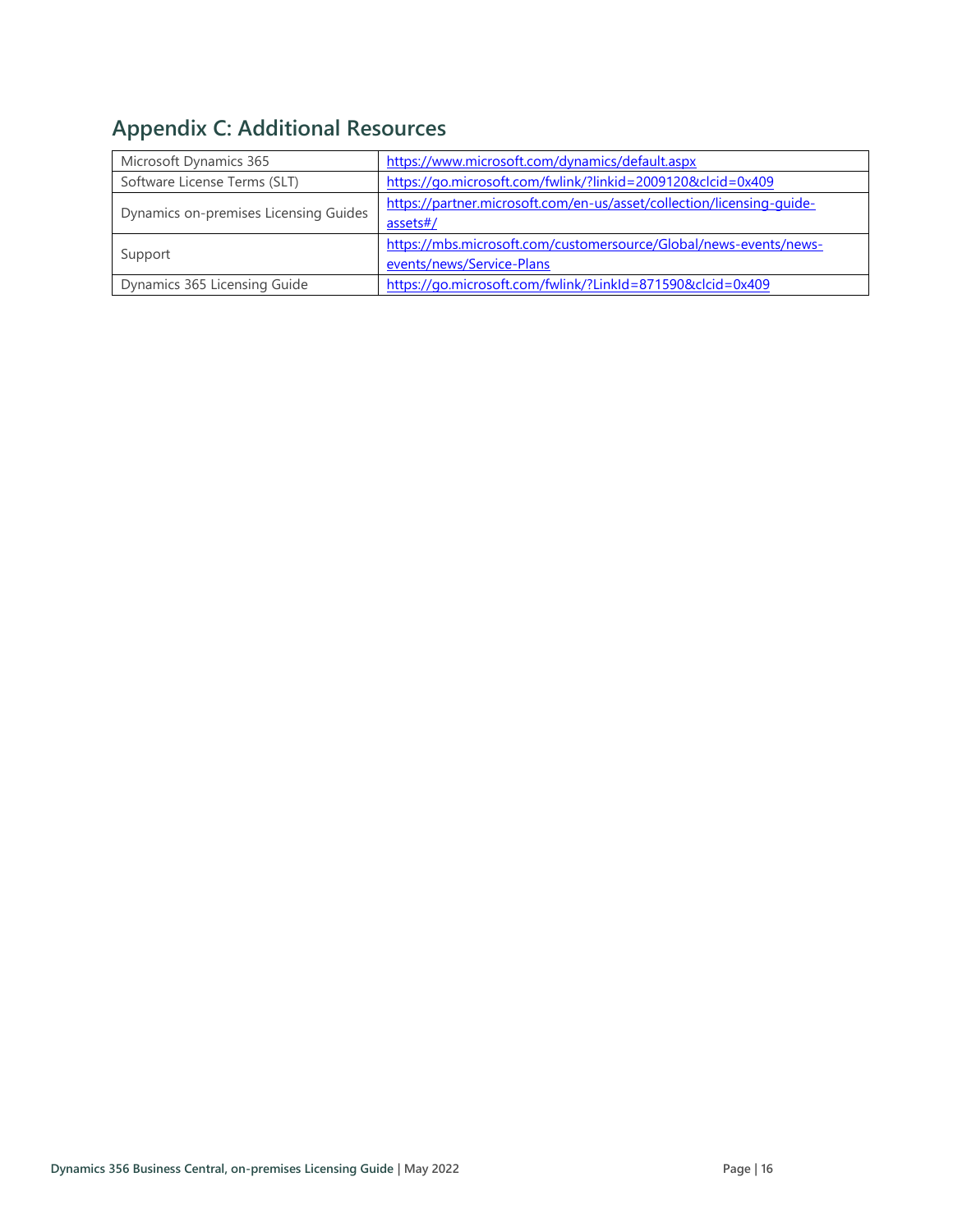# <span id="page-19-0"></span>**Appendix D: Change Log**

|                | Page Topic                                              | Change    | <b>Action</b>                                                                                                                                                                                                                                     | Date              |
|----------------|---------------------------------------------------------|-----------|---------------------------------------------------------------------------------------------------------------------------------------------------------------------------------------------------------------------------------------------------|-------------------|
| 14             | <b>Team Members</b><br><b>Included Tables</b>           | Added     | • 5400: Unit Group                                                                                                                                                                                                                                | June 2022         |
| 12,14          | Team Members<br><b>Included Tables</b>                  | Added     | · 186: Exch. Rate Adjmt. Ledg. Entry<br>• 443: IC Setup<br>• 7206: CRM Company<br>· 7207: CRM BC Virtual Table Config.<br>• 9222: Application User Settings<br>· 9994: API Data Upgrade                                                           | April 2022        |
| 8              | Essentials                                              | Added     | Added 100 pre-assigned Codeunits (range 50.000-50.099)<br>for Essentials licenses                                                                                                                                                                 |                   |
| 12, 13         | <b>Team Members</b><br><b>Included Tables</b>           | Added     | • 227: VAT Registration Log Detail<br>• 1313: Activities Cue<br>• 1514: Sent Notification Entry<br>• 5496: Purchase Order Entity Buffer                                                                                                           | <b>March 2022</b> |
| 14             | <b>Team Members</b><br>included tables                  | Updated   | Removed localized tables. W1 Team Members tables are<br>listed (see Appendix A).                                                                                                                                                                  | October 2021      |
| $\vert$ 1      | Using this<br>Guide/How to Buy                          | Updated   | • Updated with user friendly language<br>• Simplified text by moving Perpetual and Subscription<br>definitions to Appendix B                                                                                                                      |                   |
| $\overline{c}$ | Licensing Overview                                      | Added     | Clarifying Device Language                                                                                                                                                                                                                        |                   |
| 6              | <b>Additional User</b><br>Licensing                     | Format    | Moved Device and Team Members from Cross Application<br>assigned' access licensing to Assigned Additional User<br>Licensing                                                                                                                       |                   |
| 7              | External<br>Accountant/System Clarified<br>Administer   |           | Business Central licensed tenants include (versus Essentials or<br>Premium user licenses):<br>• 1 license for an External Accountant user<br>• 1 license for a System Administrator                                                               | <b>July 2021</b>  |
| 8              | Configuration<br>Components                             | Format    | Moved Configuration Components to its own section                                                                                                                                                                                                 |                   |
| 16             | Appendix B:<br>Licenses and<br>Definitions              | Updated   | Added definitions:<br>• License keys<br>• License entitlements<br>• Perpetual licensing<br>• Subscription licensing                                                                                                                               |                   |
| 6              | Configuration<br>Components                             | Updated   | Updated the included configuration components for Essentials<br>and Premium licenses.                                                                                                                                                             |                   |
| 6              | <b>Application Builder</b><br>and Solution<br>Developer | Removed   | Application Builder and Solution Developer are no longer<br>available for purchase. Removed from the Configuration<br>Component table                                                                                                             | April 2021        |
| 10             | Customization                                           | Updated   | Customizing Business Central on-premises is done using the<br>free tool Visual Studio Code together with the free AL<br>extension. Your partner may license application objects as<br>needed to modify the solution to your specific requirements |                   |
| 5              | Essentials                                              | Removed   | E-Services/Banks Feeds don't pertain to on-premises -<br>previously announced                                                                                                                                                                     |                   |
| 5              | Essentials                                              | Corrected | Removed incorrectly stated configuration components<br>included for Report, XML Port, Page, Query, and Table<br>Designer. Ten Codeunits are included.                                                                                             | November 2020     |
| 10             | Dual Use Rights                                         | Added     | New section                                                                                                                                                                                                                                       |                   |